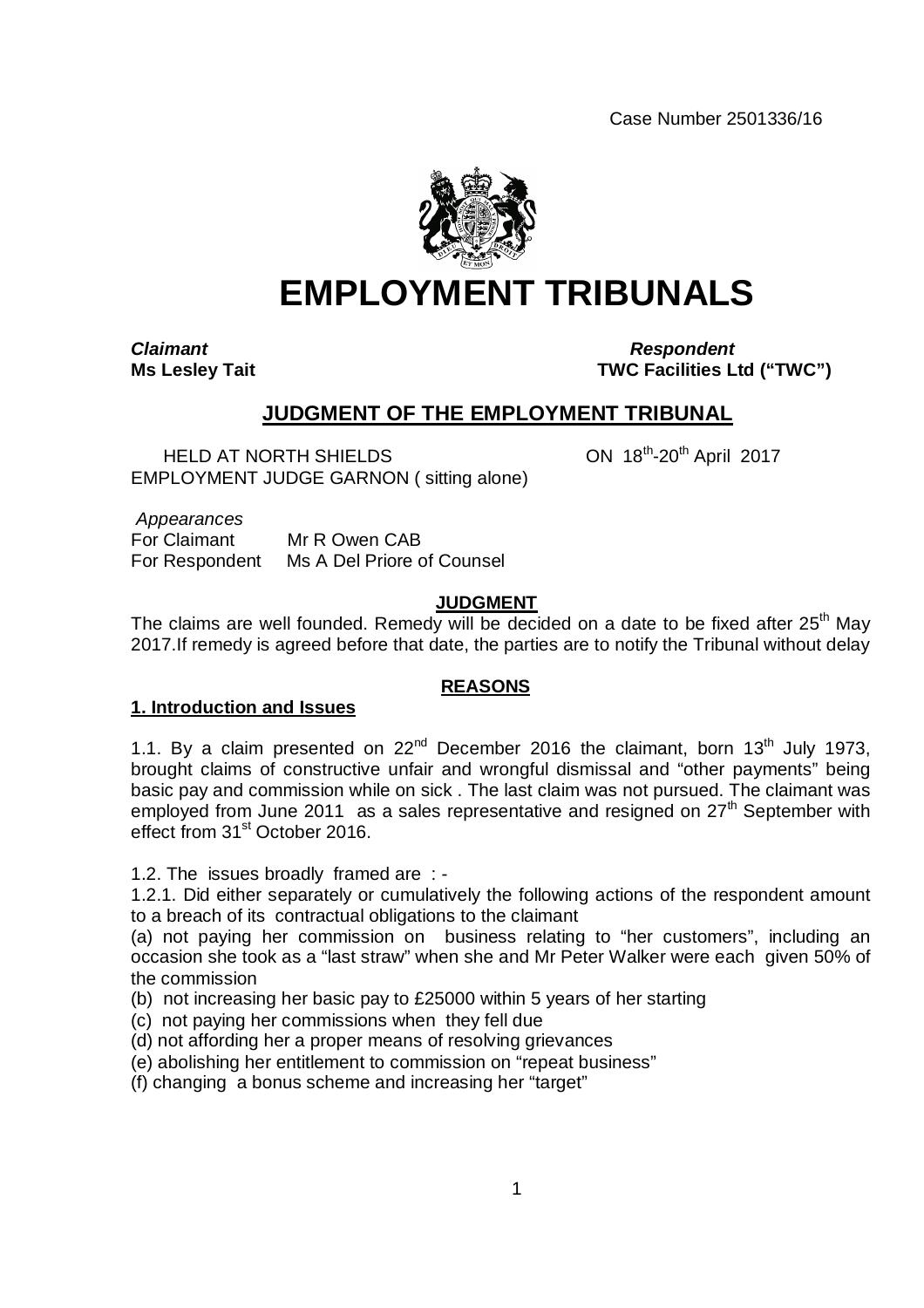1.2.2. Did the respondent, **without reasonable and proper cause**, conduct itself in such a manner calculated or likely to destroy or seriously damage the relationship of mutual confidence and trust between itself and the claimant ?

1.2.3. If the respondent did breach any express or implied terms of the claimant's employment contract, were such breaches fundamental and did the claimant resign, at least in part, in response to such breach without first affirming the contract ?

1.2.4. If so, there was therefore a dismissal (which was wrongful) , does the respondent show a potentially fair reason for it ?

1.2.5. If so, was the dismissal fair applying the test in s 98(4) of the Employment Rights Act 1996 ( the Act) .

1.2.6. What remedy should be awarded for the unfair and wrongful dismissals?

## **2.The Relevant Law**

2.1.Section 95(1)(c) of the Act provides an employee is dismissed if: -

"the employee terminates the contract under which he is employed (with or without notice) in circumstances in which he is entitled to terminate it without notice by reason of the employer's conduct."

2.2.An employee is "entitled" so to terminate the contract only if the employer has committed a fundamental breach of contract, ie. a breach of such gravity as to discharge the employee from the obligation to continue to perform the contract. See Western Excavating (ECC) Ltd v Sharpe [1978] IRLR 27. The conduct of the employer must be more than just unreasonable to constitute a fundamental breach.

2.3.In Cape Industrial Services v Ambler the Employment Appeal Tribunal ("EAT") explained that we should ask the following questions: -

(i) What are the relevant terms of the contract said to have been breached?

(ii) Are the breaches alleged or any of them, made out (the burden of proof being on the employee)?

(iii) if so, are those breaches fundamental?

(iv) did the claimant resign , at least in part , in response to the breaches not for some other unconnected reason and do so before affirming the contract.

If the answers to questions (ii), (iii) and (iv) are affirmative, there is a dismissal.

2.4. Section 98 (1) requires the respondent to show the reason for dismissal . Even constructive dismissal may be fair if the respondent shows a potentially fair reason for the dismissal and acts reasonably. The reason for dismissal in any case is a set of facts known to the employer or may be beliefs held by him which cause him to dismiss the employee, see Abernethy v Mott, Hay and Anderson. The reason in a constructive dismissal case was explained in Berriman v Delabole Slate Company [1985] ICR 546 as follows: -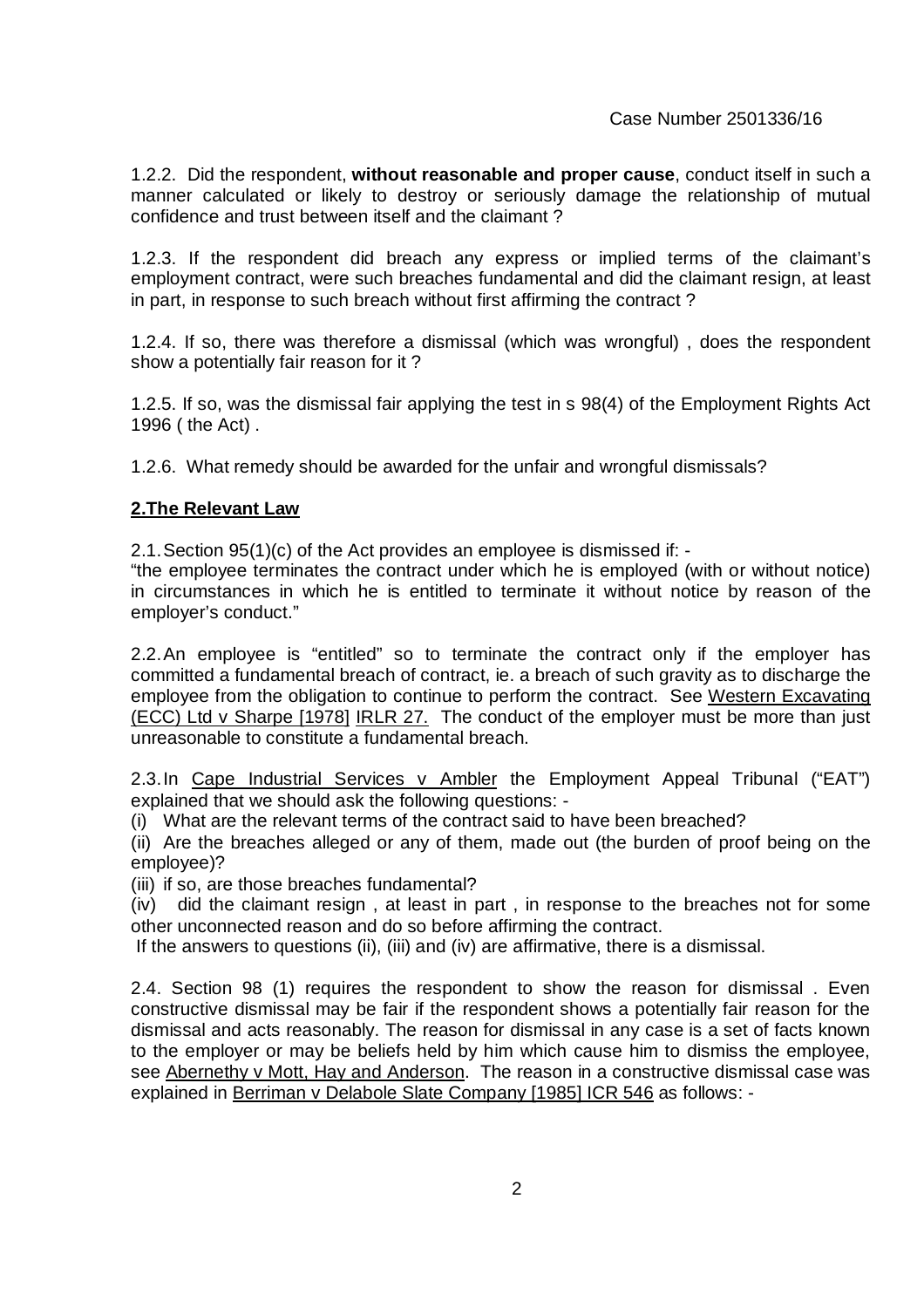*"First in our judgment even in a case of constructive dismissal section 57*(now section 98 of the Act) *imposes on the employer the burden of showing the reason for dismissal notwithstanding it was the employee not the employer who actually decided to terminate the contract. In our judgment the only way in which the statutory requirements of the Act can be made to fit the case of constructive dismissal is to read section 57 as requiring the employer to show the reason for their conduct which entitled the employee to terminate the contract thereby giving rise to a deemed dismissal by the employer*."

2.5. In order to identify a fundamental breach of contract on the part of the employer, it is first necessary to establish what the terms of the contract are. Contractual terms may be either express or implied. Express terms are those which have been specifically agreed between the parties, whether in writing or under an oral agreement. They may be vague or incomplete and need to be supplemented by implied terms such as those required to give the contract business efficacy or those which custom and practice in the industry regards as "reasonable, notorious ( meaning "well known") and certain" . Only in rare circumstances , eg where a term is implied by statute, may an implied term contradict an express one.

2.6. Lord Hoffman in Investors Compensation Scheme-v-West Bromwich Building Society explained one must in interpreting express terms look for the intention of the parties at the time the contract was made. His judgment includes

*Interpretation is the ascertainment of the meaning which the document would convey to a*  reasonable person having all the background knowledge which would reasonably have *been available to the parties in the situation in which they were at the time of the contract…*

*The meaning which a document (or any other utterance) would convey to a reasonable man is not the same thing as the meaning of its words. The meaning of words is a matter of dictionaries and grammars; the meaning of the document is what the parties using those words against the relevant background would reasonably have been understood to mean. The background may not merely enable the reasonable man to choose between the possible meanings of words which are ambiguous but even (as occasionally happens in ordinary life) to conclude that the parties must, for whatever reason, have used the wrong words or syntax.* 

*The "rule" that words should be given their "natural and ordinary meaning" reflects the common sense proposition that we do not easily accept that people have made linguistic mistakes, particularly in formal documents. On the other hand, if one would nevertheless conclude from the background that something must have gone wrong with the language, the law does not require judges to attribute to the parties an intention which they plainly could not have had. Lord Diplock made this point more vigorously when he said in The Antaios Compania Neviera S.A. v. Salen Rederierna A.B. 19851 A.C. 191, 201:* 

*". . . if detailed semantic and syntactical analysis of words in a commercial contract is going to lead to a conclusion that flouts business commonsense, it must be made to yield to business commonsense*."

2.7. Also very relevant in this case is a long established legal doctrine in **Pinnels case** that a party's failure in the past to enforce a term will not prevent that party from doing so in the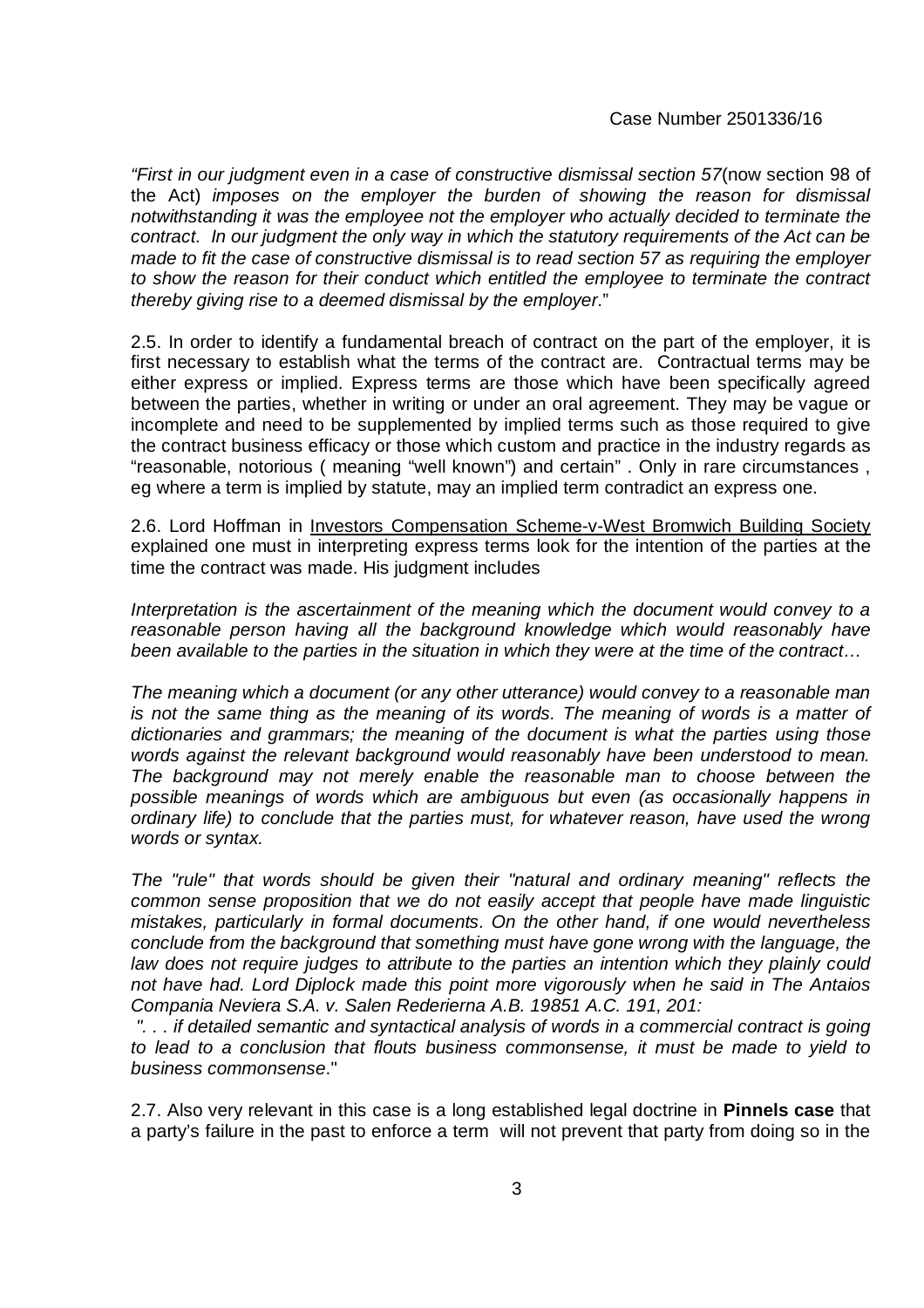future unless there is created what is known a promissory estoppel. A promissory estoppel may arise where a person is led to rely to his detriment upon something not happening , eg rent paid late not resulting in forfeiture of a lease . It can only be advanced as what is called "a shield, not a sword". In other words a person cannot **bring a claim** based on an argument that because the other party to the contract acted in a certain way in the past , they must also do so in the future.

2.8. Many contracts contain what are sometimes called "variation clauses", permitting a party to the contract to vary a term without the consent of the other party. Ms Del Priore is quite right when she says these must be construed narrowly and, to use the Latin phrase, "contra proferentem ", which means against the person who is asserting reliance upon the right to vary. The terms of a variation clause must also specifically cover the variation which the employer actually effects.

2.9. A fundamental breach may be actual or anticipatory. An actual breach of contract arises when the employer refuses or fails to carry out an obligation imposed by the contract at a time when performance is due. For example, a reduction in an employee's monthly pay cheque is an actual breach. An anticipatory breach arises when, before performance is due, the employer intimates to the employee, by words or conduct, he does not intend to honour an essential term or terms of the contract when the time for performance arrives. A letter at the beginning of the month stating that 'With effect from the end of this month your salary will be reduced " would be an anticipatory breach. Vague or conditional proposals of a change in terms, conditions or working practices will not amount to an anticipatory breach.

2.10. In Greenaway Harrison Ltd v Wiles 1994 IRLR 380, the EAT held the employer's threat to terminate a contract with notice constituted an anticipatory breach of a fundamental term. There have long been doubts over the correctness of this decision, because it is well established an employer is perfectly within its rights to terminate the employee's contract with proper notice and offer to re-engage the employee on a new contract with new terms and conditions: in such circumstances there will be no breach of contract. As in this case, the manner in which the "threat" is made may be the decisive factor.

2.11. In Financial Techniques (Planning Services) Ltd v Hughes 1981 IRLR 32, there was a dispute over the interpretation of a profit-sharing scheme and the employee resigned on the ground his employer had indicated money would be deducted from his next quarterly payment. The Court of Appeal rejected his claim, holding when there is a genuine dispute about the terms of a contract it is not an anticipatory breach for one party to do no more than argue his or her point of view. Lord Justice Templeman said this did not mean an employer could invariably insist on a plausible but mistaken view of his contractual obligations without being held to have repudiated the contract. In the case of an *actual* breach, an employer's insistence on performing the contract according to a genuine but incorrectly held belief may prevent those actions from constituting a **repudiatory** breach, see Bridgen v Lancashire County Council 1987 IRLR 58, per Donaldson MR "*The mere*  fact that a party to a contract takes a view of its construction which is ultimately shown to be *wrong, does not of itself constitute repudiatory conduct. It has to be shown that he did not intend to be bound by the contract as properly construed.*' This statement was accepted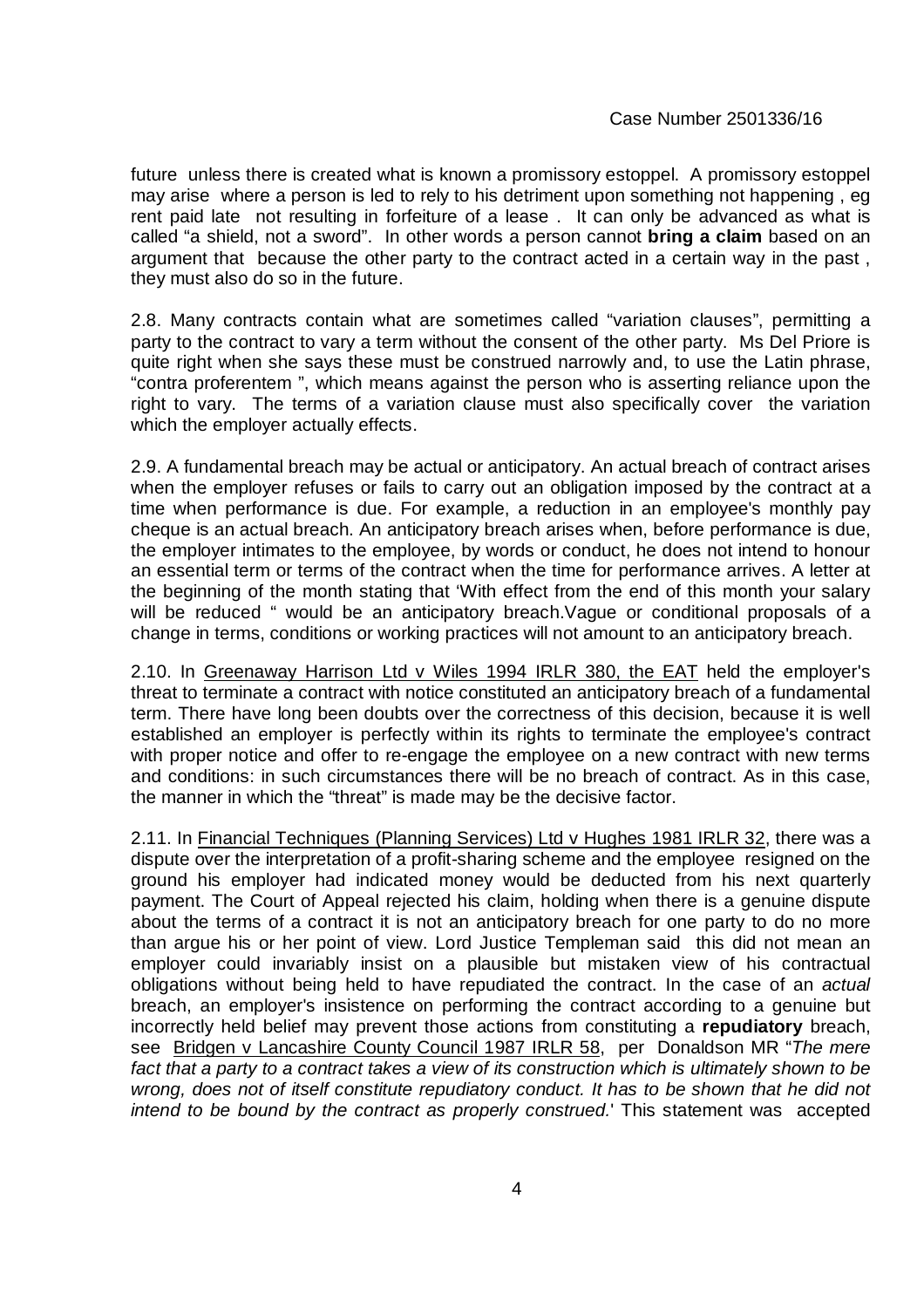without comment by the EAT in O'Kelly v GMBATU EAT 396/87 and Haberdasher's Monmouth School for Girls v Turner EAT 0922/03.

2.12. Once it has been established a relevant contractual term exists and breach (actual or anticipatory) has occurred, I must then consider whether the breach is fundamental. This is essentially a question of fact and degree. The employer's motive for the conduct causing the employee to resign is irrelevant to whether or not there has been a fundamental breach. In Wadham Stringer Commercials (London) Ltd v Brown 1983 IRLR 46, a sales director, was demoted in status and moved into a cramped and unventilated office. The employer argued economic circumstances impelled it to treat him in this way, but the EAT stressed the test of fundamental breach is a purely contractual one and that the surrounding circumstances are not relevant, at this stage .They will be to the reason for the dismissal , see later.

2.13. The obligation on an employer to pay employees their salary is so fundamental that breaches of this duty are likely to be treated as repudiatory. **Most** cases that involve a reduction in pay result in a finding the employer was in fundamental breach, albeit it may subsequently defend an unfair dismissal claim by arguing the reduction was reasonable. Two examples are (a) reducing an employee's commission by reducing her sales area - Star Newspapers Ltd v Jordan EAT 344/93 and (b) withholding a pay rise - GEC Avionics Ltd v Sparham EAT 714/91. Also in Cantor Fitzgerald International v Callaghan 1999 ICR 639*,* the Court of Appeal held if an employer deliberately diminishes the value a **salary package**, that is a fundamental and repudiatory breach, regardless of the amount involved, either in terms of the size or the proportion it represents of the overall pay package.

2.14. Whether changes to an employee's job content amount to a fundamental breach will depend upon whether the changes fall within the contractual job description. If they do not, one serious change or a gradual erosion of an employee's duties may result in a constructive dismissal. The main cases are Hilton-v-Shiner 2001 IRLR 727, Land Securitiesv-Thornley 2005 IRLR 765 and Coleman-v-Baldwin 1977 IRLR 342. First , the job change must be significant. A clause in the contract widely framed to permit the employer to require the employee to do anything the employer reasonably asks will not prevent the employee showing a breach if the requirement is not objectively reasonable, even if the employer had valid grounds for the requirement. To hold otherwise would be to conflate the question of whether there was a breach with whether the employer can show a potentially fair reason for the breach . Next, the change must be more than temporary though it need not involve any loss of pay. The stronger arguments by employees that a change is a fundamental breach tend to be where the new duties "de-skill" the employee because they are of a humdrum nature well below her previous duties in terms of job demand and satisfaction.

2.15 In WA Goold (Pearmak) Ltd v McConnell 1995 IRLR 516, the EAT held an employer is under an implied duty to 'reasonably and promptly afford a reasonable opportunity to employees to obtain redress of any grievance they may have. In that case, it was held two salesmen had been constructively dismissed when their employer failed to deal with their grievance over changes to their sales methods, which had the effect of reducing their pay. However, the salesmen concerned were "blocked" from even seeing their manager by his PA. There is no obligation on an employee to use the grievance procedure before resigning, see Seligman and Latz v McHugh [1979] IRLR 130. However, if there are procedures for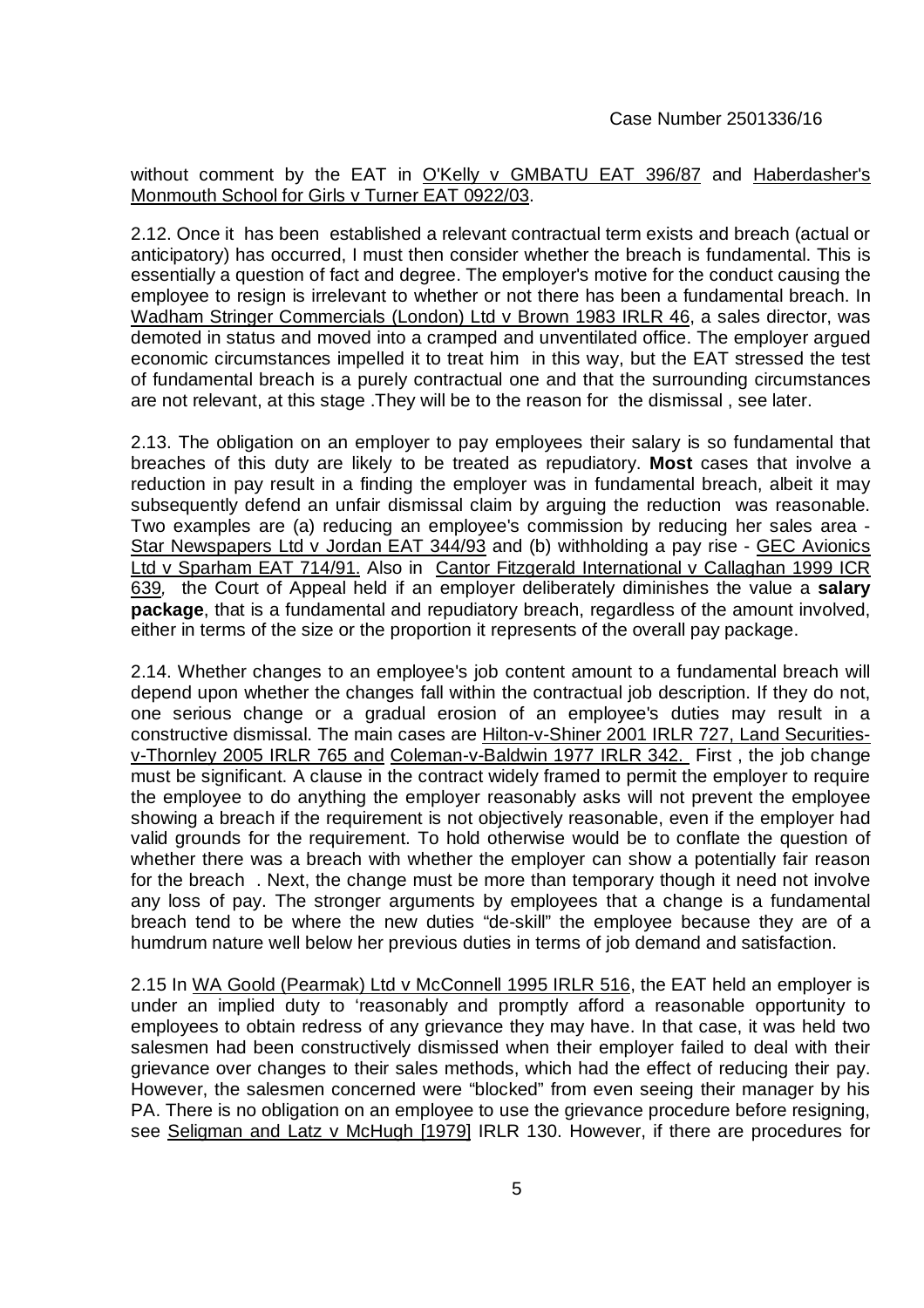raising a grievance, the employee cannot complain the employer has failed to deal with a grievance if she refuses or omits to use them (see Hamilton v Tandburg Television).

2.16. Where the employer has not breached any express or other implied term , an employee may rely on the implied term of mutual trust and confidence. What does it mean? In Woods v WM Car Services (Peterborough) Ltd [1981] IRLR 347, the EAT, said: -

"*It is clearly established that there is implied in a contract of employment a term that the employer would not, without reasonable and proper cause, conduct themselves in a manner, calculated or likely to destroy or seriously damage the relationship of confidence and trust between an employer and an employee. To constitute a breach of this implied term, it is not necessary to show that the employer intended any repudiation of the contract. The Employment Tribunals function is to look at the employer's conduct as a whole and determine whether it is such that its cumulative effect, judged reasonably and sensibly, is such that the employee cannot be expected to put up with it any longer. Any breach of that implied term is a fundamental breach amounting to repudiation since it necessarily goes to the root of the contract."*

2.17. The House of Lords considered the implied term of mutual trust in confidence in Malik v BCCI. and said that if conduct, objectively considered, was likely to cause serious damage to the relationship between the employer and the employee, a breach was made out irrespective of the motives of the employer. They emphasised that the conduct of the employer must be without "reasonable and proper cause" and that too must be objectively decided by the Tribunal. It cannot be enough that the employer thinks it had reasonable and proper cause. Bournemouth University Higher Education Corporation v Buckland 2010 ICR 908 held the question of whether the employer's conduct fell within the range of reasonable responses is not relevant when determining whether there is a constructive dismissal. Rather, it is something to be considered if the employer puts forward a potentially fair reason for dismissal when deciding whether dismissal was reasonable.

2.18. An employer is liable for the acts of its managers towards subordinates done in the course of their employment whether the employer knew or approved of them or not Hilton International v Protopapa. There are countless examples of the ways in which the implied term may be breached, for example, the use of abusive or intemperate language, see Palmanor v Cedron; telling an employee he is incapable of doing the job, see Courtaulds v Andrew. However, it is not enough for an employee to say she found a manager's " attitude" unacceptable without giving examples.

2.19. A breach of the implied term of mutual trust and confidence may result from a number of actions over a period of time, as said in Lewis v Motorworld Garages [1985] IRLR 465: -

"*In considering whether the respondent has breached the implied term of mutual trust in confidence, the Tribunal had erred in excluding consideration of two earlier breaches of express terms of the contract on the grounds that the employee had accepted the altered terms of the contract. Even if an employer does not treat a breach of that express contractual term as wrongful repudiation, he is entitled to add such breaches to other*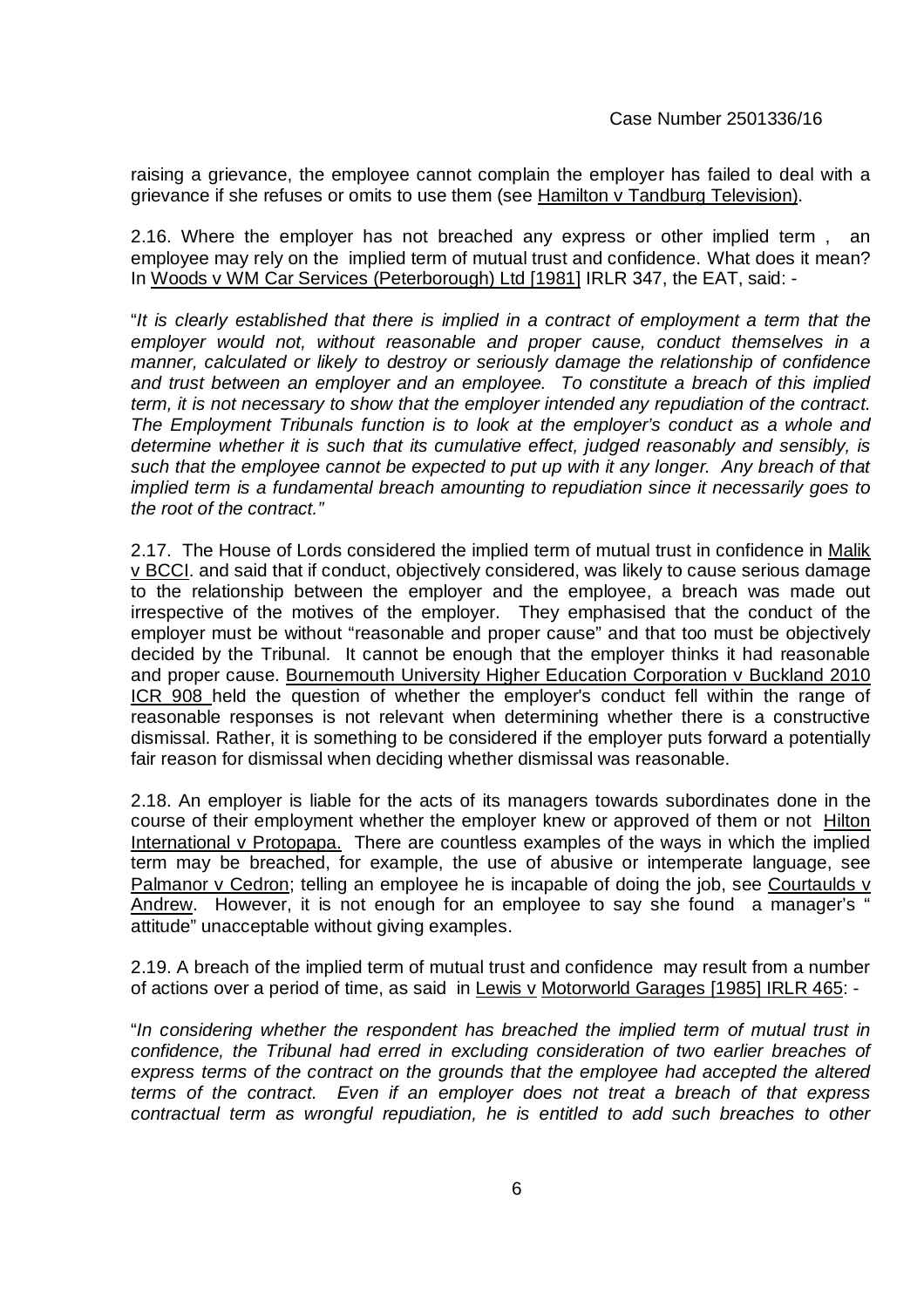*actions, which taken together may cumulatively amount to a breach of the implied obligation of trust in confidence."*

As Lord Justice Donaldson said in that case, the earlier breaches are not "spent". This doctrine, sometimes called the last straw doctrine, was further explored in the case of London Borough of Waltham Forest v Omilaju [2005] IRLR 35. The last straw does not have to be a breach of contract in itself or of the same character as the earlier acts. Its essential quality is that when taken in conjunction with the earlier acts on which the employee relies, it amounts to a breach of the implied term of trust and confidence. It must contribute something to that breach, although what it adds may be relatively insignificant. The last straw viewed in isolation need not be very unreasonable or blameworthy conduct, though an entirely innocuous act on the part of the employer cannot be taken as the last straw, even if the employee genuinely but mistakenly interprets the act as hurtful and destructive of his trust and confidence in the employer.

2.20. Resignation is acceptance by the employee that the breach has ended the contract. Conversely, she may expressly or impliedly affirm the contract and thereby lose the right to resign in response to the antecedent breach. There is a lengthy explanation of the principles in WE Cox Toner (International) Ltd v Crook [1981] IRLR 443, which the Court of Appeal confirmed in Henry v London General Transport [2002] IRLR 472, but I will in this case give the shorter, but effective explanation in Cantor Fitzgerald v Bird [2002] IRLR 267, that affirmation is "*essentially the legal embodiment of the everyday concept of 'letting bygones be bygones'".* Delay of itself does not mean the employee has affirmed the contract but if it shows acceptance of a breach, then in the absence of some other conduct, reawakening the right to resign (see Omilaju), the employee cannot resign in response to that breach.

2.21 Even if there has been a fundamental breach which has not been affirmed, if it is not at least in part the effective cause of the employee's resignation, there is no dismissal, see Jones v F.Sirl Furnishing Ltd and Wright v North Ayrshire Council, EAT 0017/13

2.22. Secton 98 of the Act provides:

"(1) In determining for the purposes of this Part whether the dismissal of an employee is fair or unfair it is for the employer to show –

(a) the reason (or if more than one the principal reason) for dismissal

(b) that it is either a reason falling within subsection (2) or some other substantial reason of a kind such as to justify the dismissal of an employee holding the position which the employee held.

2.23. Hollister –v-National Farmers Union 1979 IRLR 238 and Kerry Foods-v-Lynch 2005 IRLR 680 say where there is a sound business reason for imposing a reasonable change on an employee's terms and conditions and , after consultation , he refuses to agree, it may be some other substantial reason for dismissal.

2.24. Section 98(4) of the Act says: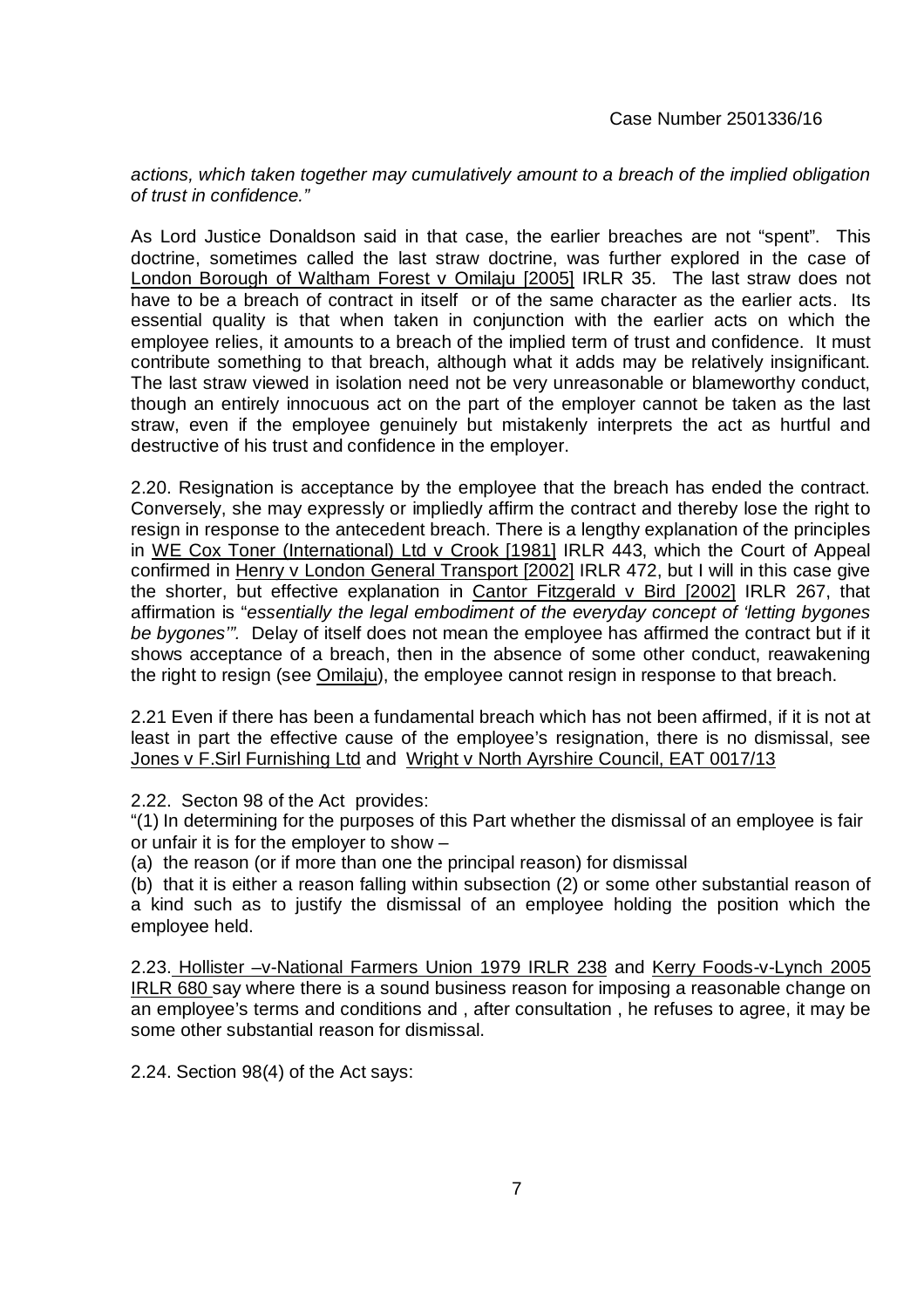"Where an employer has fulfilled the requirements of subsection (1), the determination of the question whether the dismissal is fair or unfair (having regard to the reason shown by the employer) –

(a) depends on whether in all the circumstances (including the size and administrative resources of the employer's undertaking) the employer acted reasonably or unreasonably in treating it as a sufficient reason for dismissing the employee

(b) shall be determined in accordance with equity and the substantial merits of the case."

2.25. In R-v- British Coal Corporation ex parte Price 1994 IRLR 72 fair consultation was defined as (a) discussion while proposals are still at a formative stage (b) adequate information on which to respond (c) adequate time in which to respond and (d) conscientious consideration of the response. The Court said *"Fair consultation involves giving the body consulted a fair and proper opportunity to understand fully the matters about which it is being consulted, and to express its views on those subjects, with the consultor thereafter considering those views properly and generally "* and in Samsung Electronics U K Ltd-v-Monte De Cruz EAT/0039/11 Underhill P. said : "*The merits of the reorganisation as such were not a matter for consultation. What the Claimant was entitled to be consulted about was how it affected him.* In Thomas-v-BNP Paribas EAT/1034/16 , Wilkie J said where consultation was held by the Tribunal to be " perfunctory and Insensitive" that should have resulted in a finding of unfairness unless it gave a well reasoned explanation for it not being unfair. In all aspects substantive and procedural , Iceland Frozen Foods v Jones (approved in HSBC v Madden and Sainsburys v Hitt) held I must not substitute my view for that of the employer unless its view falls outside the band of reasonable responses.

2.26. In Polkey v AE Dayton Lord Bridge of Harwich said :

. *an employer having prima facia grounds to dismiss will in the great majority of cases not act reasonably in treating the reason as a sufficient reason for dismissal unless and until he has taken the steps, conveniently classified in most of the authorities as "procedural", which are necessary in the circumstances of the case to justify that course of action. ..…If an employer has failed to take the appropriate procedural steps in any particular case, the one question the Industrial Tribunal is not permitted to ask in applying the test of reasonableness proposed by section 98(4) is the hypothetical question whether it would have made any difference to the outcome if the appropriate procedural steps had been taken. On the true construction of section 98(4) this question is simply irrelevant. … In such a case the test of reasonableness under section 98(4) is not satisfied … but if the likely effect of the appropriate procedural steps is only considered, as it should be, at the stage of assessing compensation, the position is quite different. In that situation as Browne-Wilkinson J puts it in Sillifant's case*

*"There is no need for an "all or nothing" decision. If the Industrial Tribunal thinks there is doubt whether or not the employee would have been dismissed, this element can be reflected by reducing the normal amount of compensation by a percentage representing the chance that the employee would still have lost his employment".* 

2.27. As Elias LJ explained in Software 2000 Limited v Andrews 2007 ICR 825, the mere fact that speculation is involved is not a reason for not finding from the evidence what was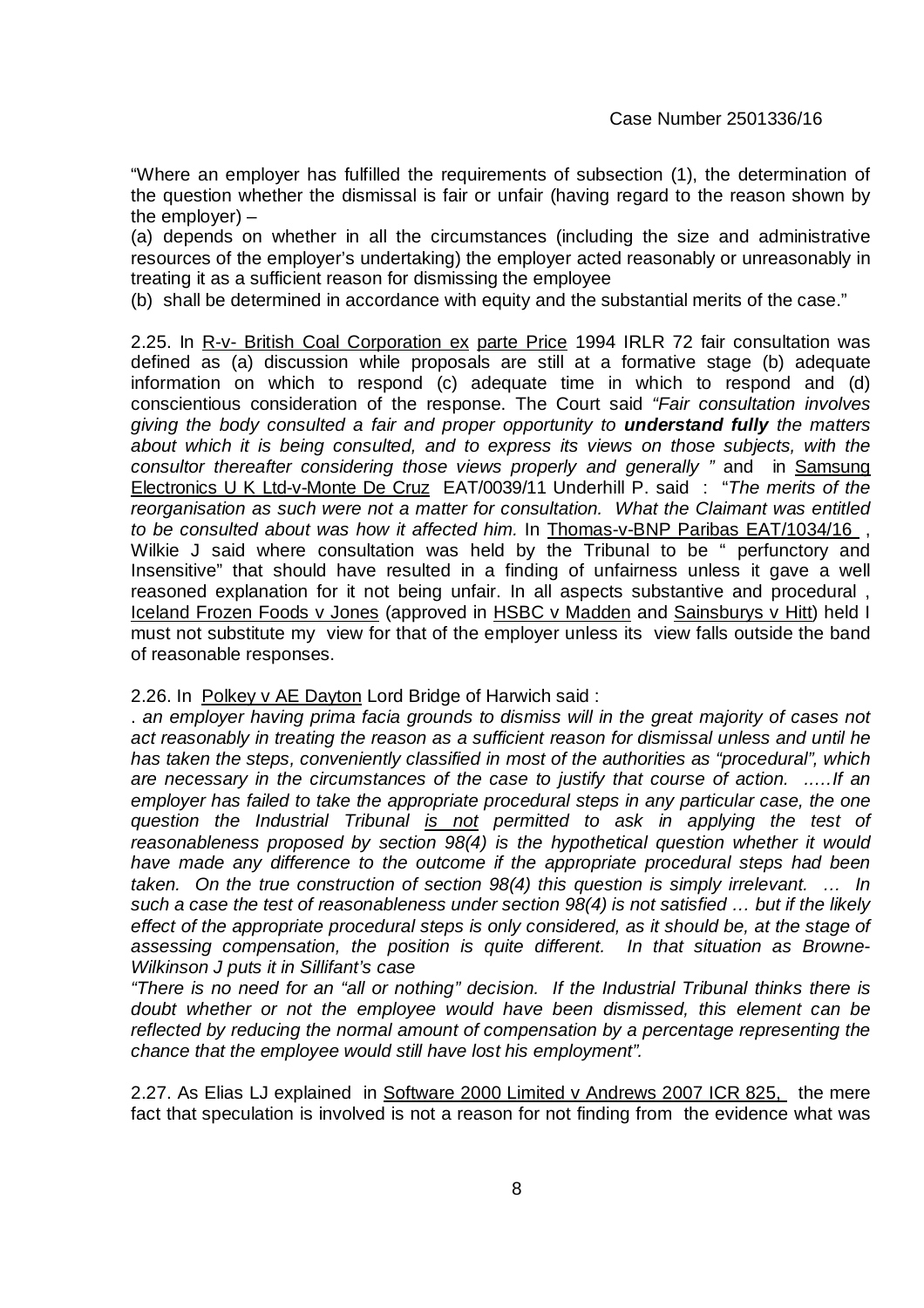likely to have happened .The employer may show that if fair procedures had been complied with, the dismissal would have occurred when it did in any event. The Tribunal may decide the employment would have been continued but only for a limited period. Section 122(2) empowers me to reduce the basic award on account of the conduct of the claimant before the dismissal if I find it just and equitable to do so. .

## **3 Findings of Fact**

3.1. I heard the claimant and her husband Mr Paul Tait. I read a statement of the claimant's mother Marjorie Wilson. I heard for TWC Mr Martin Williams Managing Director, Ms Tracy Walker, General Manager and Ms Barbara Harris HR Consultant .

3.2. TWC's business is washroom services, infection control systems and commercial carpet cleaning. Mr Williams, a Chartered Surveyor by profession started the business in 2009 . He freely admits he had no experience of this type of business. He employed the claimant to work as a Sales Representative in June 2011. Her contract of employment expressly stated she would be paid £18,000 per annum, and be included in the respondent's commission scheme. The contract states she " **will be** paid commission on business you generate as detailed in your offer" (page 35) . The offer is at page 61 and says only "Commission of 15% of the first years income of **all contracts sold**" . **That would include contracts sold to existing customers by way of renewal of time limited contracts which had run their course.** Sales persons were also "account managers" expected to " look after" existing customers so they would "re-sign". Commission meant it was in their interests, as well as those of TWC, to do so well. The contract says the respondent "reserves the right to revise **commission levels** from time to time" **.** Mr Williams agreed "levels " in that context meant percentage rates of commission. Despite Ms Del Priore's engaging submission that "zero% is a level", I find the intention of the parties at the time the contract was made did not extend to this clause empowering TWC to remove entirely the core aspect of commission on contracts sold to existing customers , which all witnesses called "re-signs". It is implicit in Mr Williams statement "*.I note, however, that I had not had any previous experience of setting up a business and some of the system we had in place, for example relating to employees' commission payments, had perhaps not been given due consideration in line with the growth of the business"* that he sees what was proposed in 2016 as radically different from what was agreed in 2011 and worked to since.

3.3. One has to look to page 270 for any detail .It came in about 4-5 months after the contract and was worked to until 2016 It contains various percentages but for washroom and infection control but gives **a right** to renewal commission.

3.4. Commission often equated to or exceeded the claimant's basic pay and a good part of it was re-signs. Over time better office support and field working operatives visiting to perform maintenance work in the washrooms every 1-4 weeks, tended to do enough to keep the customers happy during the currency of a contract without as much input from the sales representative.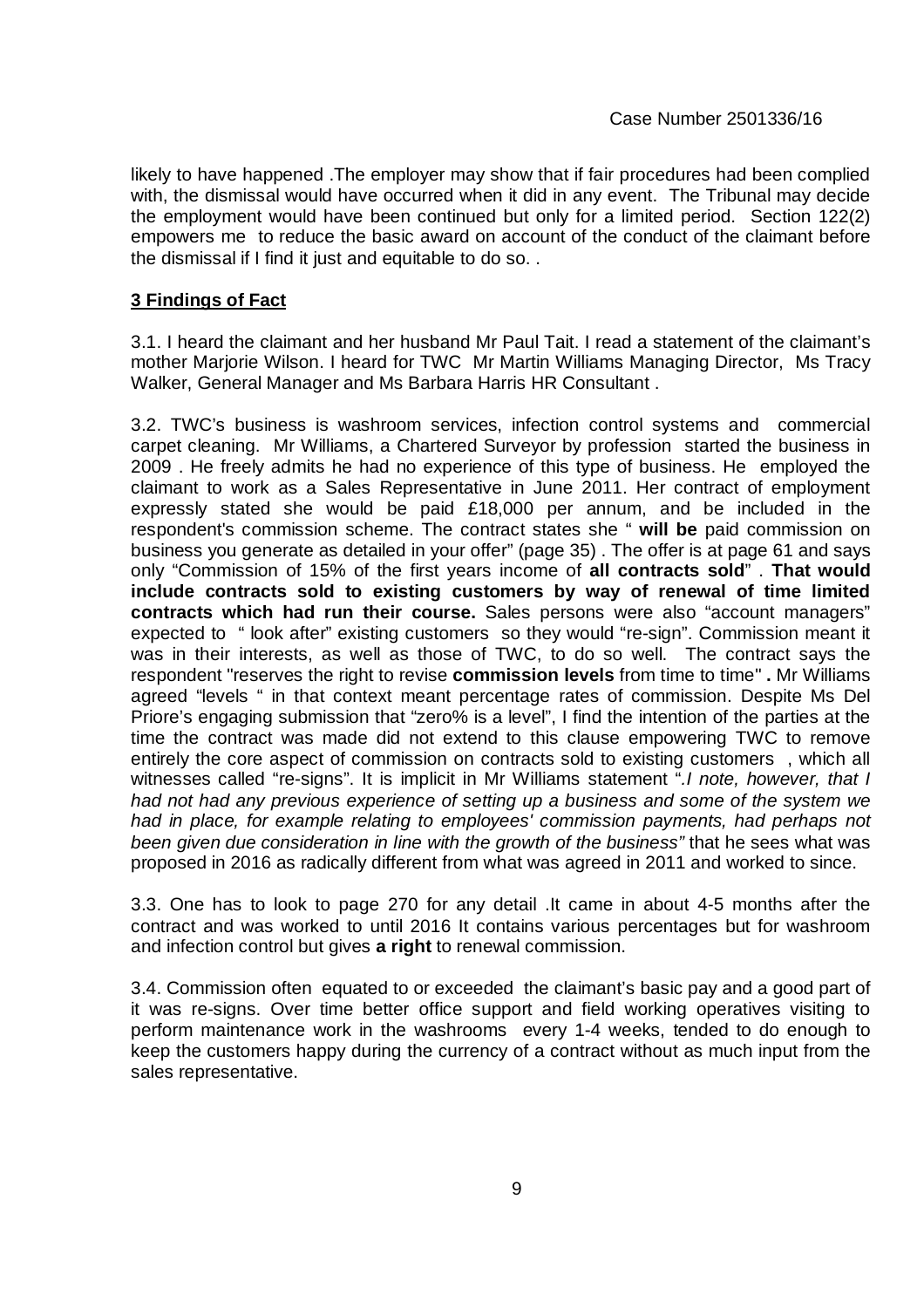3.5. Washroom contracts involve periodic payments over the contract term from the customer to TWC for the installation and maintenance of the facilities. This causes a cash flow problem, as Mr Williams explained in his statement: **"***One of the reasons for this is that, once a contract has been secured, it is often the case that new equipment needs to be installed on the customers site which needs to be paid for by the Respondent prior to receiving any money from the customer. The customer is invoiced over a 3 to 5 year period therefore it takes time for the initial investment to be recouped. ".* Carpet cleaning is a "one off" service for which an invoice is raised which produces faster cash flow .

3.6. The longer a washroom contract is for, the more certainty of recoupment of initial capital outlay and the longer the period of higher profit. The "down side" for the sales representatives is fewer re-signs.

3.7. The claimant's job duties and responsibilities are detailed as including " *you shall.. be required to carry out the duties to assist the development of the business across all sectors as directed , you may be required from time to time to carry out different and/or additional duties within your skill and competence* " . As virtually every commercial building ( hotels , offices, pubs etc ) contain washroom facilities the market is huge . It is dominated by at least one market leader( PHS) Generating new business involved originally "cold calling" potential customers to wean them away from their existing provider .This requires sales technique and product knowledge **at which the claimant was very good.** Ms Del Priore said her instructions were the claimant was an "amazing" salesperson. The aim later was to get her back to what, in Mr Williams words, "*she did best*". He recognised there is a limit to the hours one can work and the miles one can drive, so she may need help. It was always the case that winning new customers paid higher commission then re-signs. This is a recognition of the fact it is easier to keep an existing customer happy than win a new one.

3.8. Prior to starting for TWC the claimant sold telephones for a small company but had previous washroom experience .She was on a £25000 basic salary which Mr Williams did promise in her interview he would **try to** get her up to if she proved herself over the years to come . In her first two to three years whilst the business was growing, there were occasions where her commission was too much for TWC to pay and she did take it in installments to help out cashflow.

3.9. Mrs Tracy Walker's husband, Peter, commenced employment for TWC in 2011 installing equipment and cleaning carpets. He was not a salesperson and had no right to commission. In February 2013 the opportunity arose for them both to move to Yorkshire so Mrs Walker commenced employment for TWC in May 2013. She had no sales experience but acquired some product knowledge. She was largely office-based.

3.10. In September 2013, TWC purchased Professional Washroom Services ("PWS") in Hull which significantly increased their number of customers up from about 500 to 1400 . The transferred PWS workforce included Julie Cockin who would become TWC's Operations Manager. She had an accounts background and gave everyone a hard time about accuracy . Part of her responsibilities was to ensure commission payments were only made on the completion of an installation . There had previously been instances where the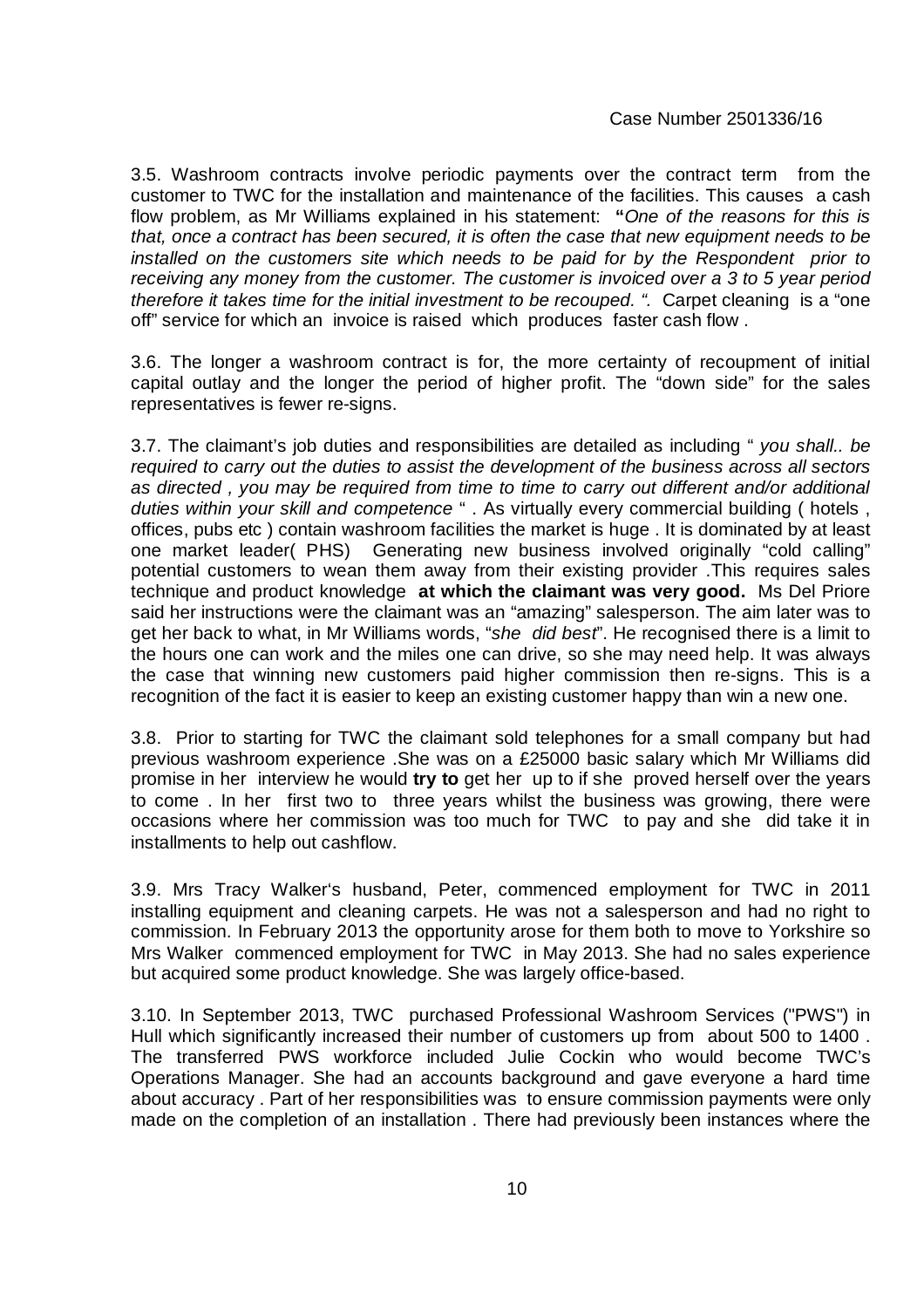claimant had made sales that could not be completed due to compatibility issues, but she would still receive the commission payment**.** The claimant did not always agree with Ms Cockin's assessments of **when** commission ought to be paid. **She had no right to early payment, or payment on uninstalled products, though she often got it.**

3.11. From commencing employment, the claimant says she was "*solely responsible for the daily running of my sales role. I had years of experience in managing myself and had always been successful in what I did. The most important thing was spending my time out on the road to grow the business for him. I had never experienced any problems in my role or with the company and Martin told me on many occasion he was very happy with my performance.* " The claimant was described as " volatile ". I would not choose that word, but I am sure she would resent being managed by any person who had no sales knowledge and less product knowledge than herself . That would definitely include Mrs Walker who she described as " only an administrator ".

3.12. The claimant had a baby in July 2014 and took maternity leave returning in February 2015. During her maternity leave, she visited customers and signed up contracts. This is further evidence of her commitment to keeping customers and strengthens my view as to the correctness of my interpretation of the contract as regards "re-signs".

3.13. The claimant did not think it was appropriate to approach Mr Williams about pay when about to go off on maternity leave. On 31 July 2015, she asked him to consider offering her a pay rise to £25000p.a. By this point, her salary had increased to £20,000 p.a. The business was facing difficult trading conditions and Mr Williams could not agree a pay rise. She says "*When I eventually got round to approach Martin he was not forthcoming and our meeting wasn't positive, Martin was very evasive, hence I ended off work with WRS (6-23 Aug 2015) [8-9]..* WRS stands for "work related stress". I accept it was genuine, but this is the first of several occasions which indicate she was very susceptible to feeling ill when she was unhappy with something at work.

**3**.14. Shortly afterwards a bonus scheme was agreed instead of a rise in basic pay and I am sure it was not discretionary. Mr Williams said so in effect when I asked him if it created a legal right and he answered that if she hit £6000, her target being £4000, in sales in any month she **would be** paid one twelfth of  $£5000 = £416$ . The claimant up until April 2016 carried on with her job, brought new business,, and "upsold" to existing customers. in and as far as she able. She could and would sell carpet cleaning but preferred to sell washroom contracts . In Mr Williams view she, and probably and her fellow sales representative with whom she had a territorial split, Mr David Bond, lacked the time, and maybe the enthusiasm , to sell carpet cleaning to every existing Washroom customer , let alone new customers . Mr Williams deduces this simply from the sales figures, dividing the total revenue from carpets by the average price per clean and comparing that figure with the number of washroom customers TWC had. Even if only one in three such customers had carpets to clean , the figure was well short of the potential number of sales.

3.15. On occasions Mr Williams needed to contribute some personal funds to the business to ensure it could continue to trade. By 2015 , he realised the business needed to operate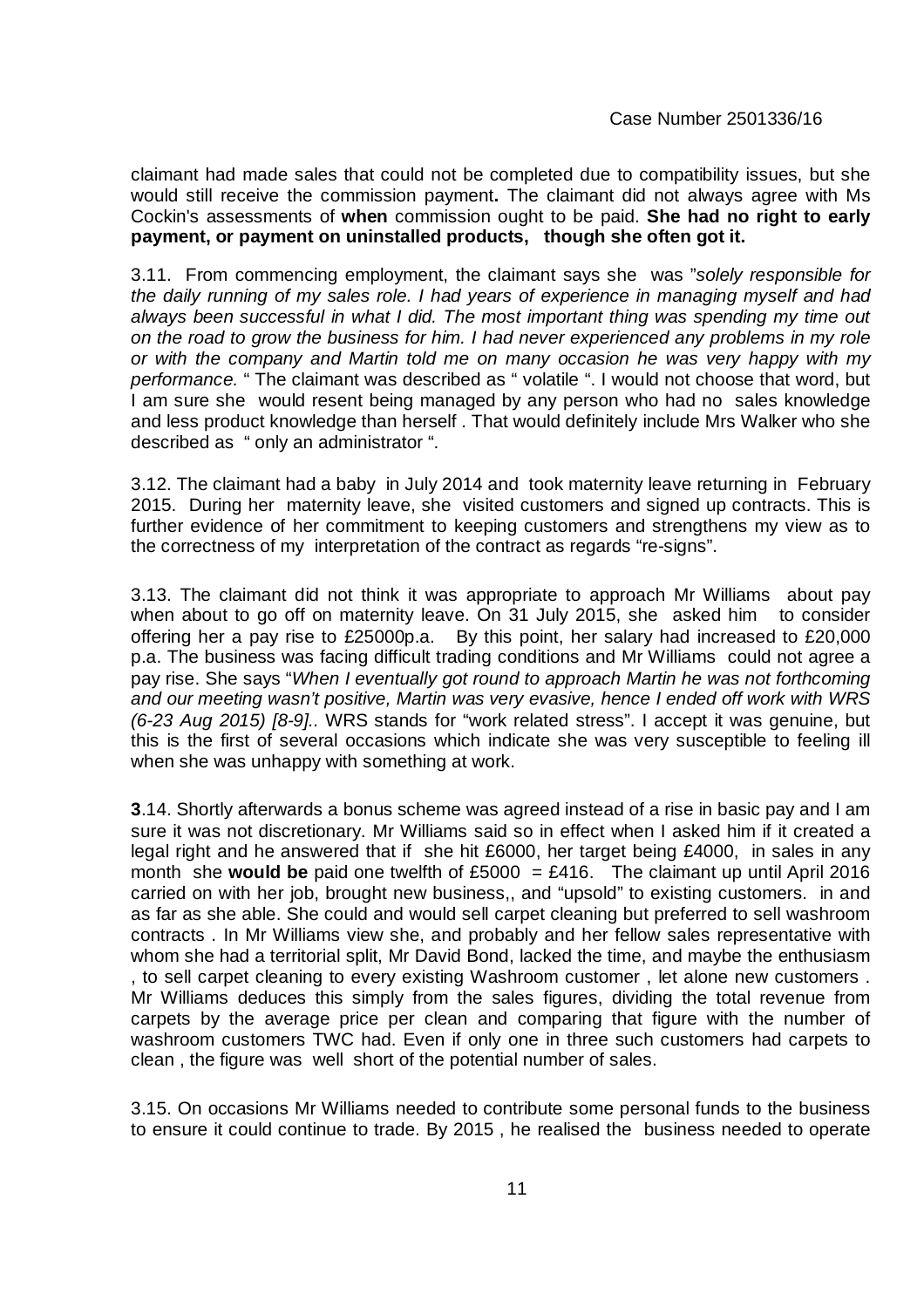more efficiently. This included a re-evaluation of the sales and commission processes and existing working practices.

3.16. Ms Walker was asked by Mr Williams to help him look at the existing commission structure. They consulted with other businesses that were part of the Independent Washroom Services Association ("IWSA") to see how their commission structures worked. Three IWSA members from the South West, Huddersfield and Ireland said what they paid their employees in salary and commission. The claimant's basic pay was in line with the rest of the market at £21-24000 but the TWC commission structure was unusual in that commission was paid for re-signing existing customers. In addition, the claimant and Mr Bond were on different commission structures at the time. Mr Bond did even more re-signs than the claimant which shows the changes which would be made were not targeted at her. It was decided to draft a new commission structure, and, so TWC say, to have a period of consultation on the proposed changes.

3.17. Quite separate from the issue of commissions, by late 2015 TWC identified carpet cleaning as an area to develop to bring in more revenue and improve cashflow. It took the decision to re-assign Mr Walker to this. He was personable and knowledgeable about products, and so was useful from both a selling perspective and as he was able to personally carry out the demonstrations of cleaning on site. He was successful in up-selling to a number of customers. The claimant and Mr Bond were also entitled to sell carpet cleaning. TWC say both would be working "*in parallel*" to Mr Walker who now would qualify for commission payments. From late 2015 a telesales company called Blueberry were engaged by TWC to make telephone appointments with their existing customers in an effort to persuade them , usually by giving a demonstration , to order a carpet clean. Blueberry made the appointments for Mr Walker only, not the claimant or Mr Bond. I see the sense in this as he could do the demonstration himself whereas the claimant would have to make an appointment for Mr Walker to give such a demonstration. Who then would get the commission? Would it be split ? Not only were these questions not raised with the claimant or Mr Bond, they were not even told Mr Walker had been re-assigned.

3.18. In April 2016 Mr Williams called a meeting with the claimant and Mr Bond. He told them Mr Walker now had the responsibility to grow the carpet cleaning side of the business and was visiting what the claimant calls "my customers" who, by hard work, she had brought to TWC in the first place. She voiced her opinion but was told by Mr Williams to stop wasting time and get on with it. Her statement says "*I really felt like saying "hello Martin this is my wages or should I say loss of income we are talking about" but I chose not to*" . She had no **right** to exclusive access to "her " customers and when I asked her what else TWC should have done if it thought she had not enough time or inclination to sell carpet cleans , she struggled . She suggested splitting the sales area but that could also be a breach of contract and Mr Walker could not match her abilities to cold call and then sell washroom contracts . I find the claimant was taking , **and continued before me to take**, a " dog in the manger " approach to "her" customers. By this old metaphor I mean that although she could not , for lack of time, exploit the full potential of her existing customer base , she was implacably opposed to sharing them with anybody. On this and other points, when I asked her to explain, if she said the respondent's actions were wrong, what she said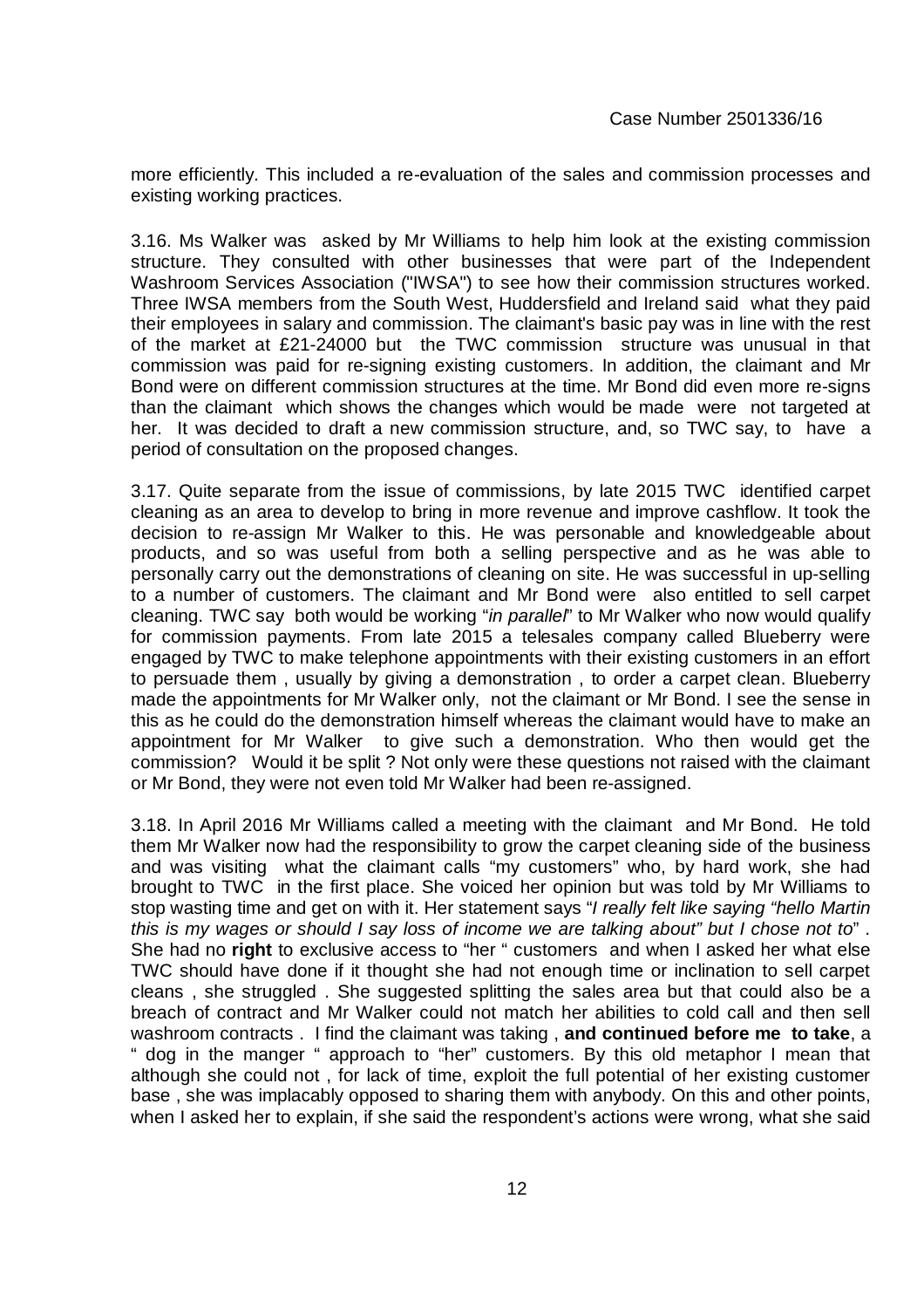they should have done, she had no answer. She maintained that because the customers were " hers" no-one else should have access to them .In his brief evidence, Mr Tait, also an experienced sales person , took the same view. This was very influential on my decision, as to what she would have done had she been properly consulted, as will be seen.

3.19. In May 2016 she felt she was being **deducted** commissions by Mrs Walker and Ms Cockin "*as and when it suited them*" in her words . I disagree, though I can see why she thought it . A new tighter regime of checking when commissions were payable was in place. She was now convinced Mrs Walker and her husband were intent on driving her out. She and Mr Williams exchanged a few emails and he knew she was discontent.

3.20. Ms Barbara Harris an HR Consultant, started providing services to TWC on 26<sup>th</sup> May 2016. Mr Williams was not able to spend enough time at TWC, as he had another business to manage, and there needed to be someone to whom employees could turn if he was unavailable. He was also worried about the future of the business .One of the first issues he brought to Ms Harris' attention was that the claimant was unhappy. He asked she meet with the claimant to give her the opportunity to articulate all her concerns.

3.21. On 2<sup>nd</sup> June 2016, the claimant wrote a grievance letter (106-107). Her main concerns were lack of a rise in basic pay, Mr Walker being given her customers and the way commission was being paid . Ms Harris responded she would contact her to discuss this.

3.22. They met on  $10<sup>th</sup>$  June 2016 for around an hour. Ms Harris says the claimant complained she rarely saw Mr Williams and that more interaction with her line manager, by which she meant Mr Williams not someone else, would be beneficial. Ms Harris, in my judgment , escalated this nebulous concern to the most important and relegated to a lower priority her concerns about pay, commission payments, Mrs Walker's attitude to her and Mr Walker being given access to her customers . Ms Harris says the conversation felt very positive, and she told the claimant her issues could be dealt with without too much trouble. In light of their conversation, the claimant was prepared to withdraw her grievance and said in an e-mail on  $13<sup>th</sup>$  June 2016 the issues had been "blown out of all proportion". I find Ms Harris did influence the claimant's decision by promising action. I also find Ms Harris was long on talk but short on action. She says none of the issues were effectively dealt with because there were so many. I reject this too. Ms Harris could talk about "soft" issues like communication but had no authority to resolve "hard" issues like pay. However, I find TWC did not breach its obligations as set out in WA Goold (Pearmak) Ltd v McConnell then or later . The claimant went along with Ms Harris' ineffective approach, even when she was told she could progress her grievance formally at any time.

3.23. Ms Harris statement says "*During the following days and weeks, I met fairly regularly with Mr Williams and his managers to discuss the financial health of the business and how we could move things forward positively. We discussed, amongst other things, roles, responsibilities, sales, pay and commission, communication, governance and individual issues which could be resolved. The sales commission structure was one of the first things we dealt with."* I take "*his managers*" to mean Ms Cockin and Ms Walker. I do not know what "*roles, responsibilities, sales, pay and commission, communication and governance*" is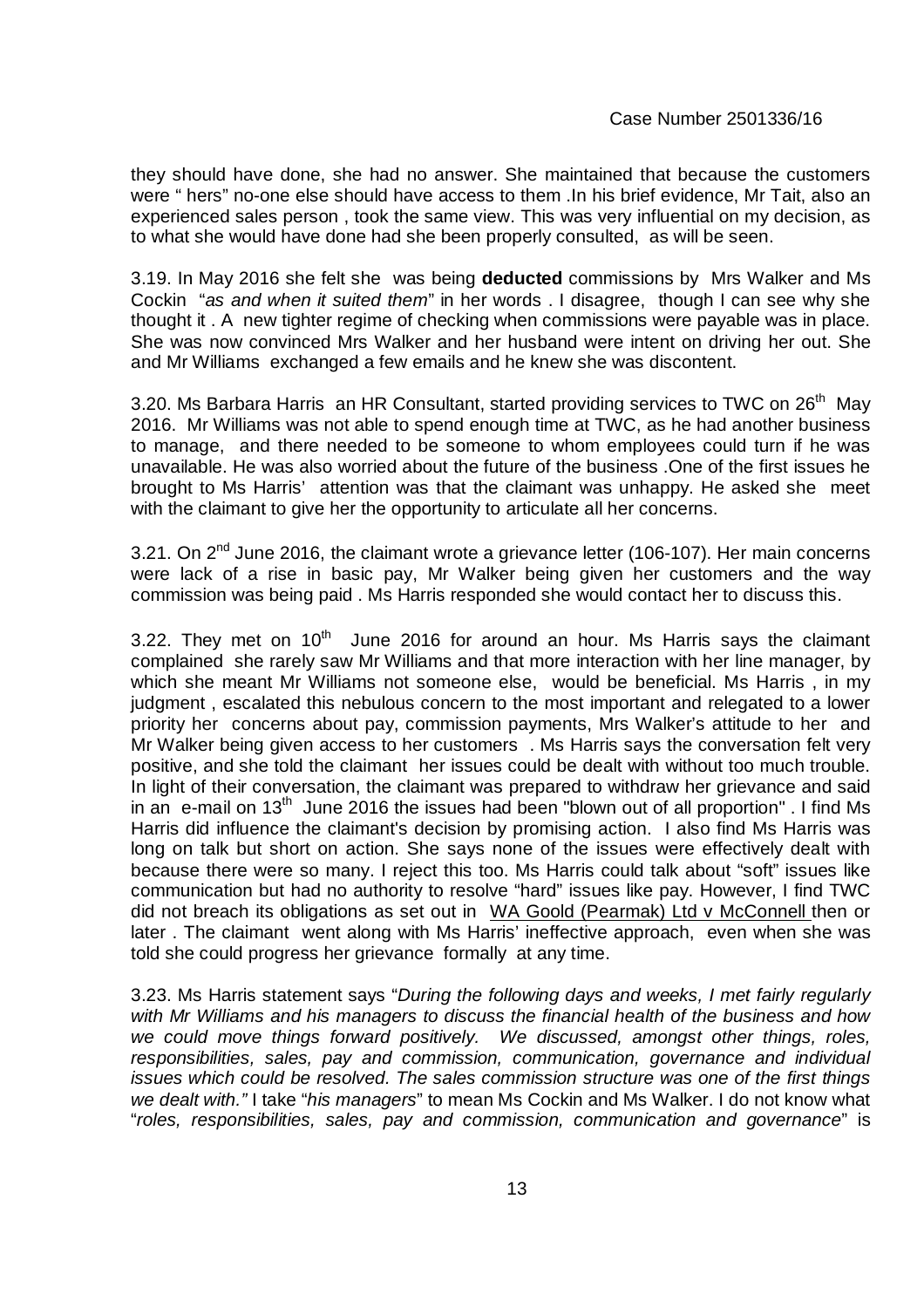supposed to mean. Mr Owen did not press the point. I do know a new commission structure was drafted and TWC planned to hold meetings with the two affected employees.

3.24. On  $6<sup>th</sup>$  July Mr Williams sent an email to the claimant saying Mrs Walker was to be her new line manager Mr Williams says "*Over the past two years, I have been spending an increasing amount of time on a separate business and needed someone in who could deal with employee queries in my absence. Mrs Walker seemed the natural candidate so I promoted her to General Manager, which meant she would become the Claimant's line manager*". The claimant says this was " *ridiculous*" him knowing of "*the way she was treating me*" . It was not ridiculous to appoint her, but it was to do so by an e-mail out of the blue without addressing the tensions which existed between them.

3.25. A meeting was planned for  $15<sup>th</sup>$  July to discuss Ms Walker's new role and Ms Harris was to attend. The claimant was signed off with work related stress from  $14^{\text{th}}$  -25<sup>th</sup> July so could not attend . The meeting went ahead with Mr Bond. The claimant asked for minutes but none had been taken. At that meeting , as later with the claimant, the new Sales Manager Commission Structure was "sprung" . TWC say they wanted, before presenting the draft to explain **some** change was needed but exactly what was up for discussion . As the claimant says advance sight of the draft new structure " *would have been all I needed and also it would have given me time to look over it but not even to be offered that it was sheer awkwardness on Tracy Walkers behalf.*" I find it was a conscious decision by Ms Walker, Ms Harris and maybe Mr Williams for no good reason I can discern. I also find re-sign commissions were to be abolished , whatever the employees said .

3.26. A few days after, Mr Bond provided some suggestions to amend the proposed new structure. It did not allow for commission to be paid when existing customers increased their order. Mr Bond argued it should be and the commission rate on up-sales should be increased from 4.4% to 5%. These amendments were adopted in the final version.

3.27 On 19<sup>th</sup>July 2016, the claimant e-mailed Mrs Walker querying some amendments which had been made to an order placed by the Roker Hotel that she had been working on prior to her absence. Mrs Walker replied they had to be done as the claimant had requested items to be installed that were "*questionable due to the dimensions of the area*" . I accept the installing technician raised the point and , in the claimant's absence, Mrs Walker was right to deal with it . What annoyed the claimant was Mrs Walker appeared to query her professional judgment. On 19<sup>th</sup> July the claimant e-mailed Ms Harris stating she wished to continue her previous grievance. The claimant returned to work on 25<sup>th</sup> July 2016, and Ms Harris arranged to meet her .

3.28. The meeting she had missed on the 15<sup>th</sup> July was re-scheduled for the 28<sup>th</sup> July and on the same day her grievance was to be discussed beforehand. She requested Mrs Walker was not even in the building. During this first meeting, the claimant explained the problems she had with Mrs Walker's attitude. Mrs Harris said changes needed to happen in the business and the claimant asked what if she did not accept the changes. She says then Ms Harris shrugged her shoulders and said "dismissal". Ms Harris denies this saying she explained there was a clause in her contract which allowed TWC to vary the commission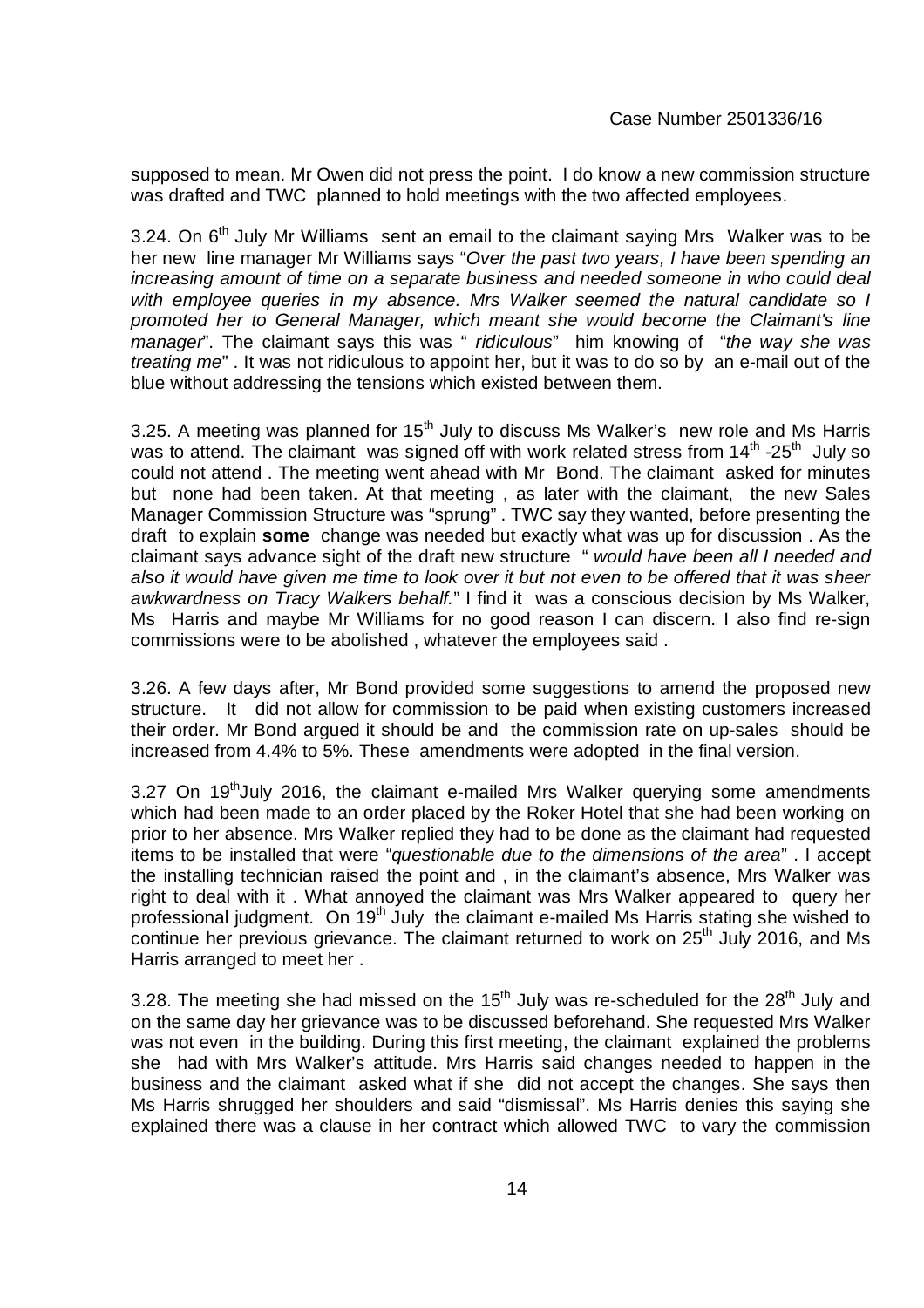structure but that this could not be without due notice and, in any case, would not be finalised it until she had been given her chance to consider it and feed back.. **I prefer the claimant's account** but that does not mean I find Ms Harris is lying . In her account she said things like " I would not have said ...", suggesting she does not clearly recall, whereas this comment and gesture is emblazoned on the claimant's memory.

3.29. Also Ms Harris' account is again imprecise and evades the real issues . She says the claimant "*struggled to articulate exactly what grievance she wished to make*". She spoke of "*unnecessary questioning*" by Mrs Walker, a lack of communication across TWC, part of her job being allocated to Mr Walker and the new commission structure ( of which she must have been made aware , probably by Mr Bond) reducing her earnings. There is nothing unclear about it. Ms Harris continues " *I attempted to reassure her she would have the opportunity to consider the new structure and raise questions when Mrs Walker joined us and raise the issue of communication* " .

3.30. Moreover, Marjorie Wilson , the claimant's mother, took a phone call from her after the meeting during which she was crying hysterically and told her " *Barbara said she would be dismissed if she didn't agree to changes, her wages would take a huge hit which really upset her.*" She told her mother she got upset in front of Ms Harris and Ms Walker and asked if she could leave.

3.31. The only grievance point discussed, even briefly, at the second meeting was the nebulous one about "communication". The claimant was given the document "Sales Manager Commission Structure 2016" and told to take 5 minutes to read it. She saw massive changes to her contract, became "upset" and left to drive home. Mrs Walker and Ms Harris say she was very agitated and defensive throughout the meeting and said as she was leaving she was" livid". Nothing turns on which adjective best describes the claimant's mood .

3.32. TWC say it was re-iterated **nothing was set in stone at that point,** and they would welcome any suggestions she might have. She was asked to think about the agreement **over the next few days** and provide her comments. Ms Walker says the claimant refuted any need to amend the current commission structure. I do not accept she said that , rather I believe she was, in her words, speechless. It is not clear exactly when but the claimant was offered a basic salary of £22,000 . However the £416 bonus was to be replaced by £50 net of tax if she hit a new "target" of £6000 of sales in any month.

3.33 . The issue here is the time for consultation. The draft new structure , 3 pages long and containing more than I need set out in these reasons, was first given to the claimant on  $28<sup>th</sup>$ July which was a Thursday. No reasonable employer would expect meaningful feedback in less than a few days and discussion of that feedback would occupy at least two weeks from the date the draft was given **The next day** an email at 07.13 from Ms Walker read *Hi Lesley*

*Following our meeting yesterday, I will look forward to hearing from you by Monday on any thoughts you have before we finalise anything. As far as you are concerned and subject to*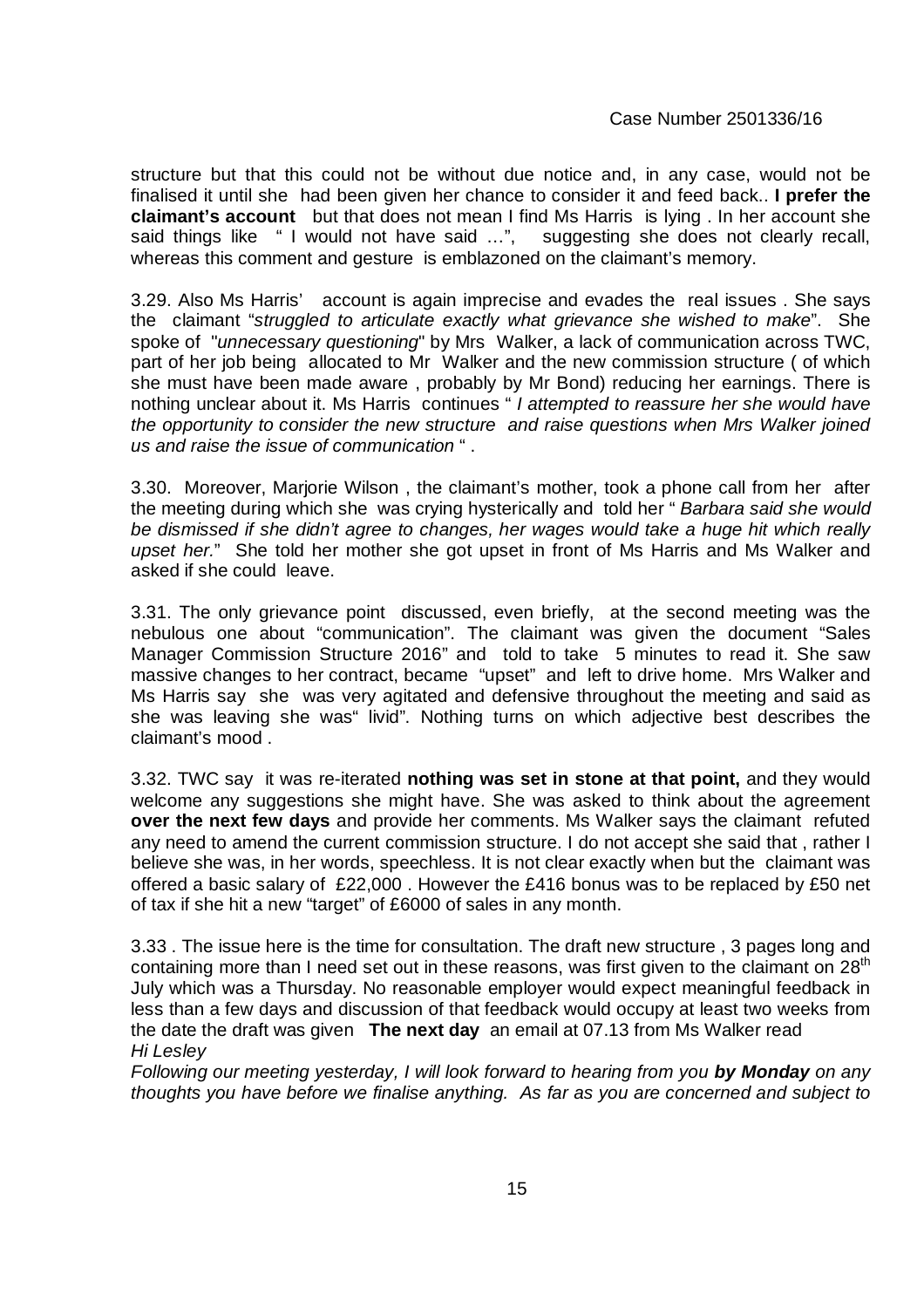*anything you might want to discuss further, the proposed changes would be effective from 1 October 2016.*

*I look forward to hearing from you either later today or tomorrow.*

#### 3.34. She replied at 10.04 including :

*Hi Tracy*

*Having put a lot of thought into the new proposed commissions I would like some justification why TWC have decided to reduce my commission by two thirds and increase my target by 50%? I think this is totally unreasonable and unacceptable. I have calculated this month for an example and I have earned £2362.50 commission but under the new scheme you are proposing I will earn £756.00*

3.35. Ms Walker responded at 11.43

*Hi Lesley*

*I* explained yesterday that the business has to make some changes in order to remain *viable. You have a clause in your contract which allows us to do this. I have included the paragraph of this clause below. Of course, it may affect your earnings in the short term but we hope that in the longer term, it means security of employment not just for you but for all our employees. We also hope that you will be able to build on levels of new business so that the impact isn't as negative as you expect.*

*Page 2 of contract, point 6 – You will be paid commission on business you generate as detailed in your offer. The Employer reserves the right to revise commission levels from time to time.*

*As far as the potential grievance goes and as Barbara has explained to you, this door is always open if you feel you are being treated unfairly. The choice has always been yours*  and this has in no way, affected our business decision to make the changes we have *outlined to you. Those changes affect our two Sales Representative and would affect any new person joining us.* We would have been discussing those changes and implementing *them, regardless of your own situation.*

*I did say yesterday that we would like you to consider all the contents of the proposed new commission structure because your views are important. To this end, please do let me know by Monday if you think there is anything else (outside of the impact on you actual commission) which you feel needs amending or any other ideas you have to help us bring our costs down and thus, secure the future of TWC.*

3.36. Ms Del Priore's explanation of the significance of "(outside of the impact on you actual commission)" was that Ms Walker and Ms Harris knew she was concerned about that and wanted to know if there was anything else for them to be considering. That is not what Ms Walker said in evidence . She accepted that, in context, any reader would see it as TWC saying "*changes to your salary package will be happening whether you like it or not, but is there anything else you have to say*" . Ms Walker could not explain why she wrote in that manner, but to me it is obvious. Albeit perhaps for good reasons, it had been decided resign commissions were to go . "Her" and Mr Bond's customers would henceforth be what the document calls "house" customers. The target would increase and bonus decrease . The only scope for negotiation may have been on "tweaking" the figures and percentages.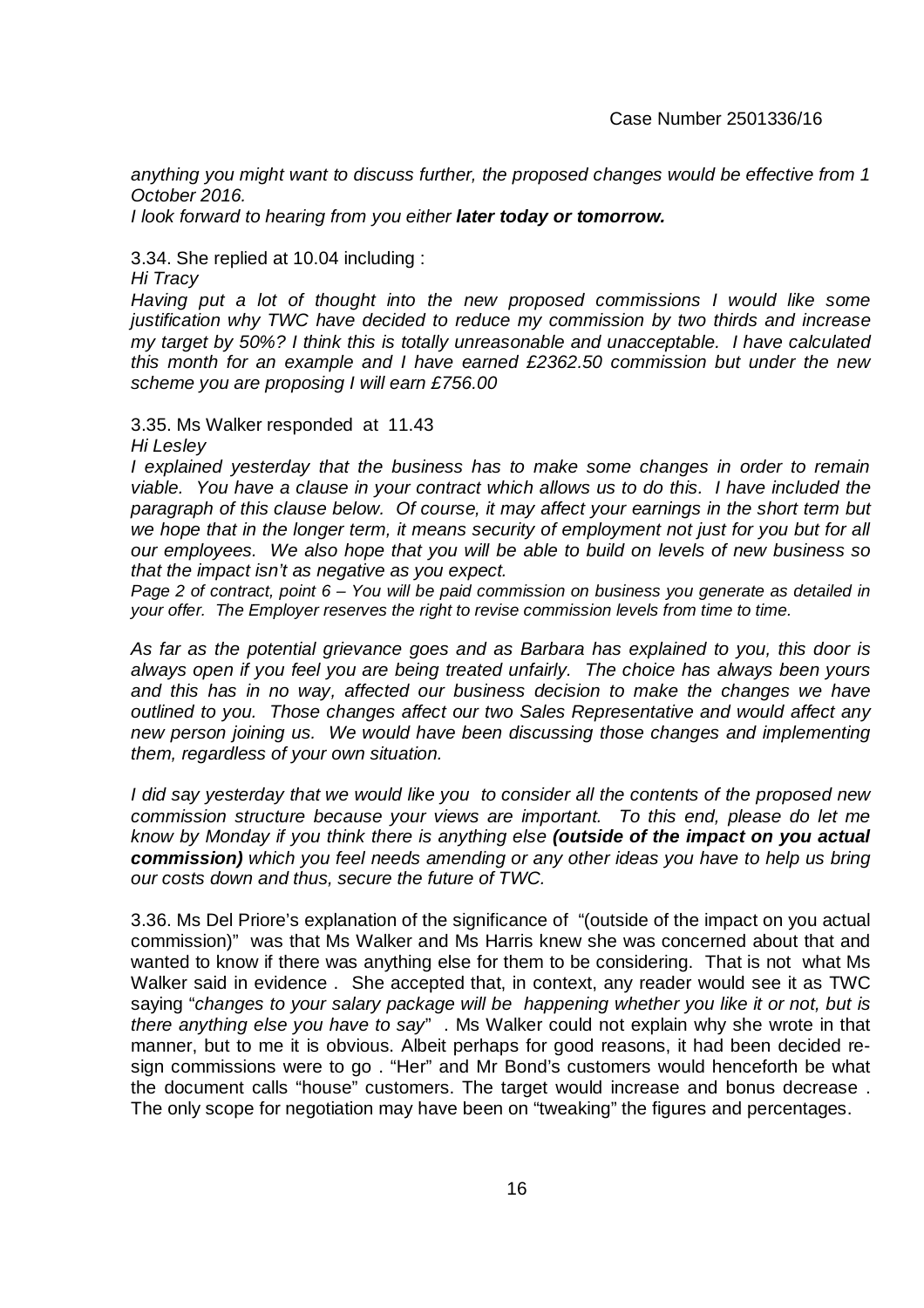3.37. On  $29<sup>th</sup>$  July 2016 an exchange about the claimant's husband's texts is a red herring. The clamant on  $1<sup>st</sup>$  August 2016 at 09.45 e-mailed

*Hi Tracy*

*Further to your email asking me to consider all the contents of the new proposed commission structure and you ask if I have any other ideas to help bring the company costs down to secure the future of TWC, I have nothing to add apart from that I am not consenting to these proposed changes.*

*I also wish to advise you that I am not feeling too good with all of this work stress and I am going to go back to see my GP when I can get an appointment.*

*I await your reply*

3.38. Ms Walker replied at 11.46 including

*Hi Lesley…*

*The changes of the commission structure will take effect from 1 October 2016 as discussed with you. The changes are being put into place for the reasons we have outlined and whilst we recognise that this may impact on your earnings in the short term, we have attempted to mitigate some of this with the increase in basic salary. We will do everything possible to support our sales team going forward in order that we give you the best chance to achieve the targets we need you to meet. We are a small business and need to do everything we can to drive it forward successfully. As far as the change goes, we are operating within the legal parameters of your contract. You have said that there is nothing else in the proposal that you wish to comment on.*

*I look forward to hearing from you later today when I can ensure that any work pressures are lifted temporarily whilst you make a full recovery.*

The claimant replied at 17.08

*Hi Tracy*

*Thanks for your reply earlier today.*

*As I mentioned I will be calling the doctors first thing in the morning and I will let you know what is said.*

*I have nothing outstanding at present that you can look after for me but if and when I receive emails I will forward them straight on to you to take care of in my absence*

*I am concerned about my future with TWC as Barbara did say last week I would be dismissed if I did not accept the changes, which I mentioned earlier I am not willing to accept. This has added so much more stress onto me now hence why I am feeling depressed as well as suffering from work related stress.*

*I look forward to hearing the outcome as soon as possible as I really cannot cope with this knotted feeling in my tummy waiting for your emails to arrive.*

3.39. From  $2^{nd}$  August –  $23^{rd}$  September the claimant was again off sick with work related stress and on the  $2^{nd}$  August sought advice from a local solicitor who drafted a letter to TWC . It too instructed a solicitor to reply who did invite her to re-engage with consultation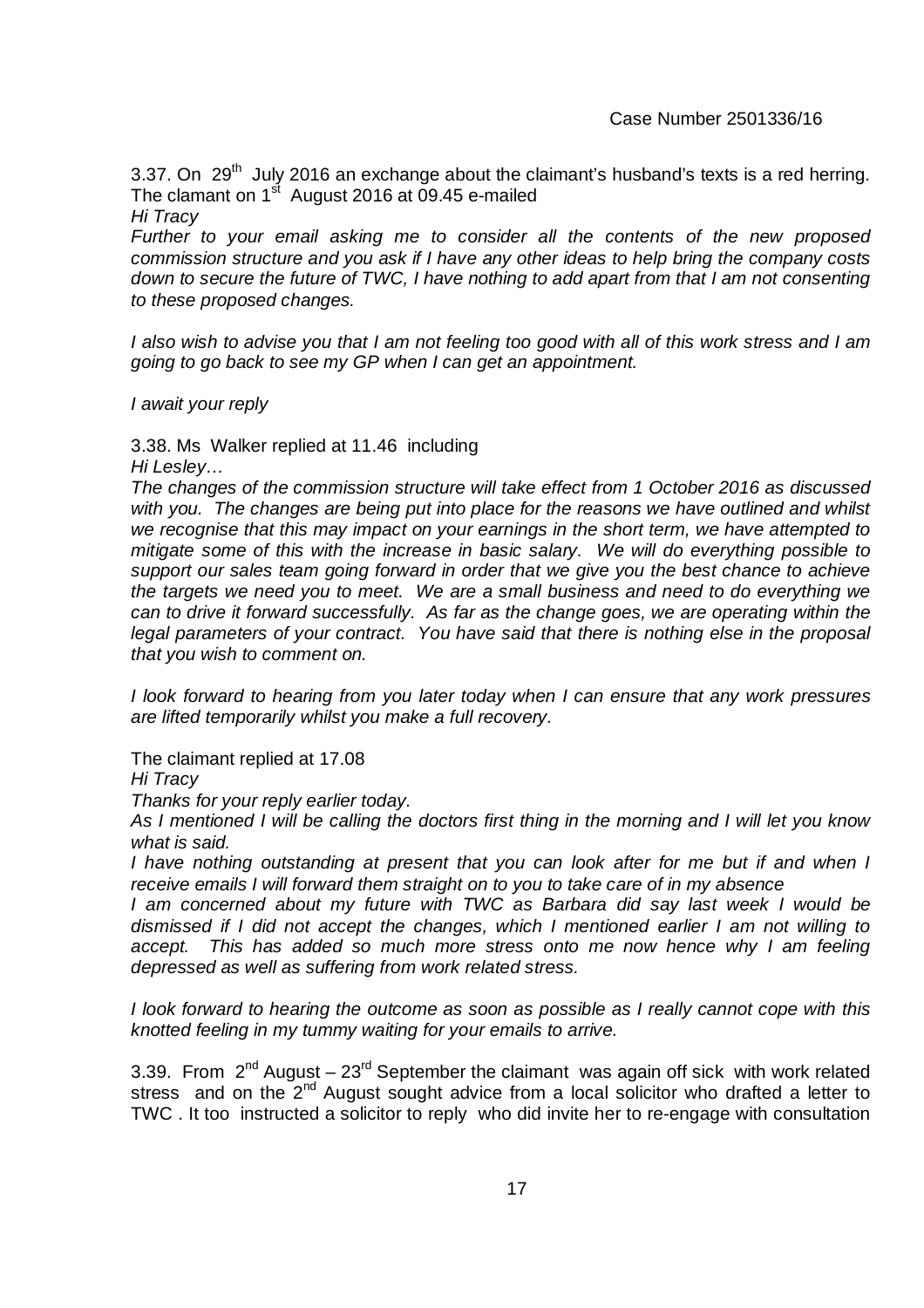but what Ms Walker had written explains why she did not . I find there was plainly an anticipatory fundamental breach of the salary package terms.

3.40. On  $26<sup>th</sup>$  September the claimant had a return to work meeting with Ms Walker who basically told her the changes were in effect from 1<sup>st</sup> October and that her work had been looked after whilst she was off. She found out from other sources Mr Walker had been doing it. She says " *I think this was their plan all along. Tracy had a way of making me feel very uneasy* which *Martin & Barbara knew about. In the past year her intimidating and degrading attitude made it an uneasy working environment to be in. Tracy didn't make me feel welcome to be back to work and tried to intimidate me by her bossiness, this is one of the reasons I handed in my resignation***."**

3.41. Whilst the claimant was demonstrably unhappy about the changes to her salary package , she signed a record of the meeting **in** which said she was willing to give it a go and continue work. I reject Ms Del Priore's submission this amounted to affirmation. The claimant , far from "letting bygones be bygones", was continuing under protest to see what might happen. Even if she had affirmed , what happened next, though not a breach in itself, is a valid" last straw" if she needs to invoke the implied term of trust and confidence.

3.42. Ebac was an existing customer the claimant won in 2014. **Through her**, TWC was aware Ebac had a second site contracted to a separate supplier. She had persuaded Ebac to let TWC quote for that site when the contract came up for renewal and had worked to ensure Ebac were " kept happy" with the service on the site TWC already supplied . This was a washroom contract not carpet cleaning. Ebac contacted TWC to say they were ready to change supplier at their second site . Mrs Walker says they required a new survey to be carried out. Mr Walker did the survey and provided a quote which Ebac accepted. He was paid 2.5% commission, rather than the full 5%, and the claimant was paid 2.5%, as Mrs Walker's statement says" *as acknowledgement of her previous involvement. Aside from the introduction of this customer, the Claimant played no active part in this new sale and the payment of commission was only eventually made as a gesture of goodwill*."

3.43. Another customer was English Martyrs School (EMS) in Hartlepool. Ms Walker was involved in an e-mail exchange with the claimant . She says she does not believe anything she asked was anything other than a reasonable managerial instruction. The exchange includes, at 8.51am on 27<sup>th</sup> September, from the claimant to Mrs Walker: -

*"I note you mentioned Peter has been out covering my appointments. You never mentioned it yesterday? Is there any others that he has dealt with in my absence ie any of my re-signs as I am going to concentrate on these this week."*

The reply was drafted by Mrs Walker and sent at 4.14 pm to Mrs Harris for approval : - *"Hi Barbara*

*Please see my reply is this okay. This will go down like a lead balloon."*

The reply was sent to the claimant at 16.58 and reads: - *"Hi Lesley*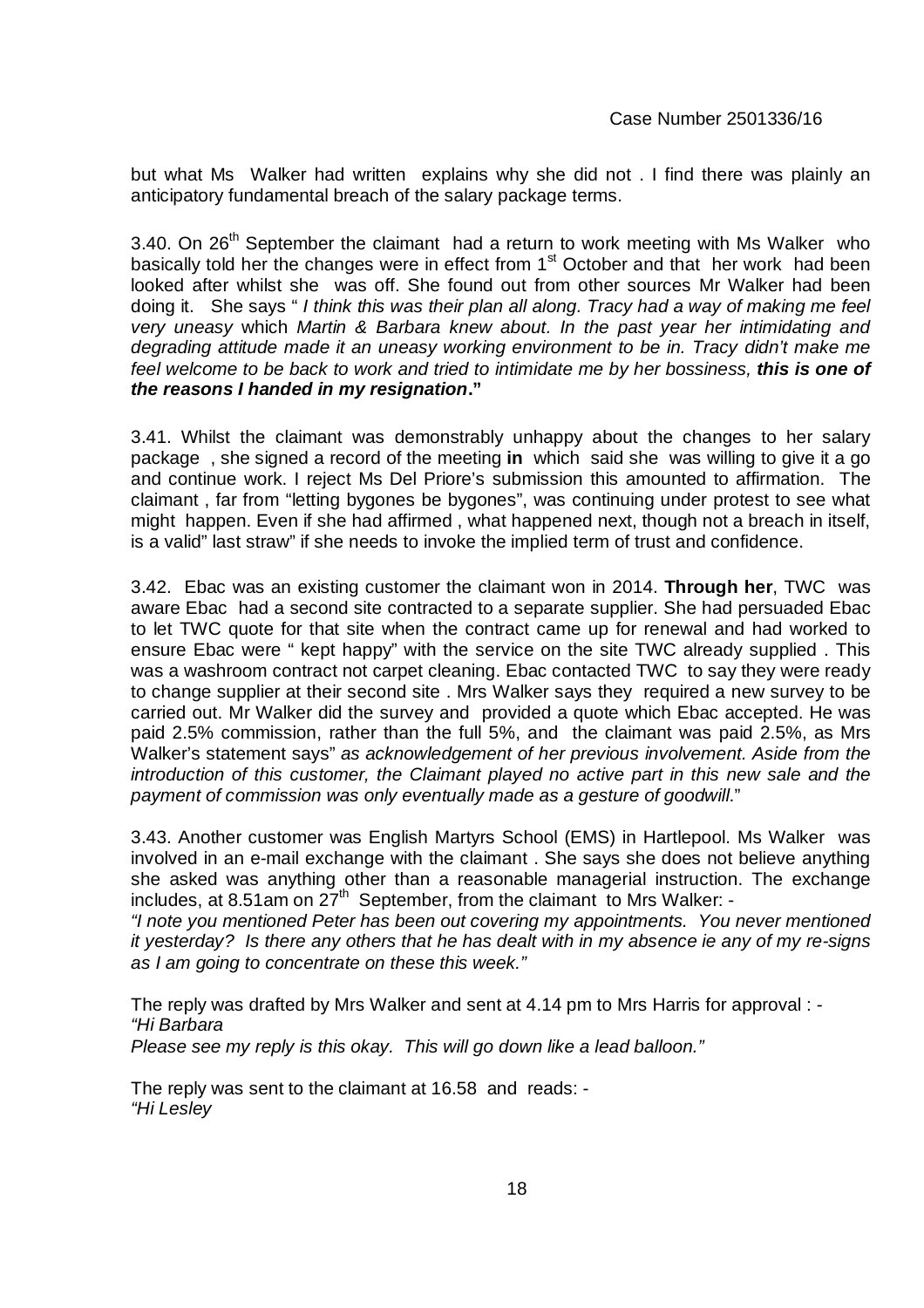*I have put some careful thought into this and I am not sure concentrating on re-signs is the best use of your time considering the time you have been absent. I really need you to concentrate on new business which will help to get the momentum going for you to achieve your new business target next month. As per the new commission structure, resigns are no longer your responsibility so to spend time getting appointments is not a productive use of your time.*

*The emails I forwarded to you with a history are the ones that need to be dealt with including the English Martyrs appointment tomorrow. If I think of anything else I will let you know."*

3.44. The new structure was not yet in force. When I asked Mrs Walker why the claimant should not do re-signs in the last week she would be paid for them , she said she would not get commission on installations after  $1<sup>st</sup>$  October even on contracts signed before that date. The trigger point for entitlement, as opposed to payment , had always, in the claimant's view, been completion of the "sale" ie the agreement not its completion. While Mrs Walker had the right to "manage" the claimant, dictating to her what she should and should not do would " go down like a lead balloon" , and Mrs Walker , knowing it would , did it anyway . In my view , she did so to stamp her authority on the claimant .

3.45. Returning to Ebac , in the past, if the claimant was off sick or on holiday and Mr Bond , Mr Williams or anyone else had brought to completion a contract for which she had done the groundwork , she would get all the commission . She would not expect any commission if she brought to completion a contract with one of Mr Bond's customers if he was off sick . In any event, she would need to know what had happened so as to continue to "service" Ebac in the future. On  $27<sup>th</sup>$  September, she asked Mrs Walker for a copy of the contract. Mrs Walker refused to send her one and told her not to trouble herself with it. The claimant says "*I knew then she wasn't going to pay me on this deal and I thought then, this is going to be torture. .. She didn't want me in the role and she was sure not going to make it easy for me, Tracy wanted her husband in my role making the money I had been earning the previous 5 years which they were both aware of my income which I thought was wrong. Her*  way of intimidating and degrading me was making me violently ill and I couldn't take it *anymore. This was the final straw so I resigned this day*"

3.46. On 27<sup>th</sup> September 2016, Mr Williams received an email from the claimant stating she wished to tender her resignation. She confirmed she was still willing to work a month's notice. He offered her the choice of taking her notice period as garden leave, or a payment in lieu of notice. She wrote back on  $28^{\text{th}}$  September to elect garden leave as she still needed use of the company vehicle. She later changed her mind and was paid in lieu .

3.47. On 18<sup>th</sup> November 2016, Mr Williams received a letter from the claimant saying she wanted to raise a formal grievance He wrote on 24<sup>th</sup> November 2016 saying there was very little in practice he could do now the employment relationship had ended. In her grievance letter, she indicated Mr Walker had taken over her role. I do not accept that. Following her resignation, TWC immediately advertised for a new salesperson to be her replacement and recruited one.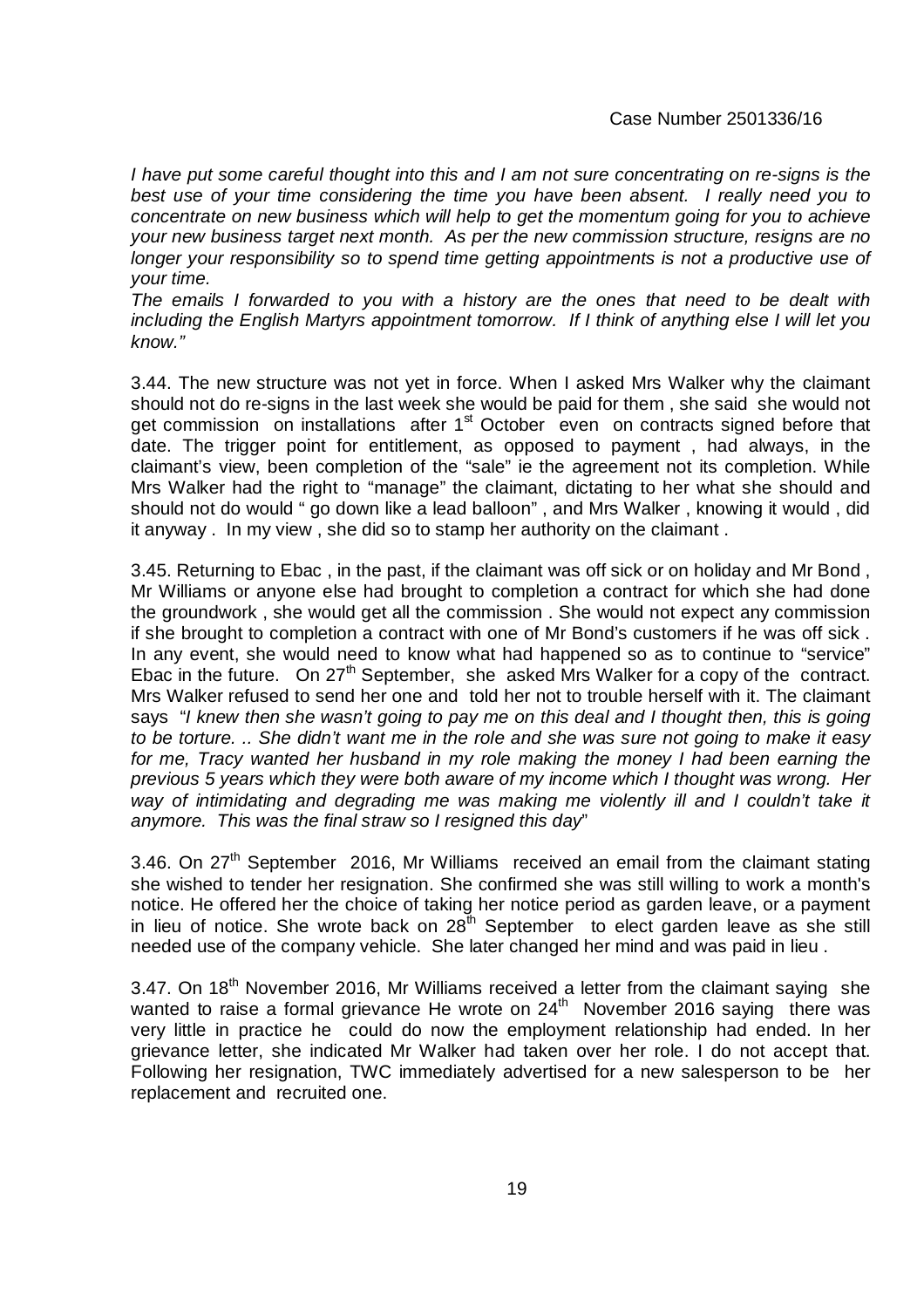## **4. Conclusions**

4.1. I found the claimant's evidence was credible but some of her views wrong. Past laxity, which had operated in the claimant's favour, in the payment of commissions earlier than, or even without, completion of the installation does not mean TWC were in breach of contract when they adopted a stricter approach to making payments only as and when they were due. She says in her statement that since, from June 2011 to July 2016, there was never any change in her commission structure, " *if nothing changes in 5 years surely that is an implied term of my employment contract*." It may be or it may not be, but that does not mean there cannot be change if a business needs it to survive.

4.2. Mr Paul Tait said in every business he had worked once a customer is signed up for any product or service that customer then belongs to that sales person and any further dealings will be credited to that person, irrespective of sickness or holidays. The claimant takes the same view. I wholly disagree. Many businesses have "house" customers introduced originally by one sales representative who is paid for introducing them, but not for subsequent business. However, even in a business the like of which Mr Tait describes, once a sales person has so large a client base that he or she cannot exploit the full potential of them all , it must be permissible for that business to let someone else do so.

4.3. All sales commission structure incentivise sales persons to do what the business needs and wants . The "old " structure gave commission for re-signs which were achieved by "looking after" existing customers . As time went by , it was found that could be done by better office based and maintenance personnel contact . The main aim of changes as regards washroom contracts was to secure longer contracts so as to have a longer period of profit after the initial outlay had been recouped. If under the new structure a sales person sold 5 year contracts to new customers. the commission would be at least as much as selling a 3 year contract under the old structure, or so TWC said. Mr Bond has succeeded in selling longer contracts. When I worked through an example with Mr Williams, the increased commission was negligible . Even taking into account the modest rise in basic pay, it appeared sales persons would be worse off. When I asked if Mr Bond's earnings had reduced and by how much , none of the respondent's witnesses could tell me .

4.4. The claimant alleges multiple acts which separately or cumulatively amount to a fundamental breach of TWC's contractual obligations to her. Dealing with them individually as per the list in 1.2.1. above :

(a) not paying her , and her alone , commission on business relating to "her customers", allowing Mr Peter Walker access to them and even giving him 50% of the commission on Ebac was not a breach in itself ( but was a valid last straw if the claimant needs to rely on the implied term of mutual trust and confidence)

(b) and (f) not increasing her basic pay to £25000 within 5 years of her starting was no breach because there was no term her salary would definitely increase. However, the "bonus" of £416 on hitting a £6000 target in any month was an oral contract term and any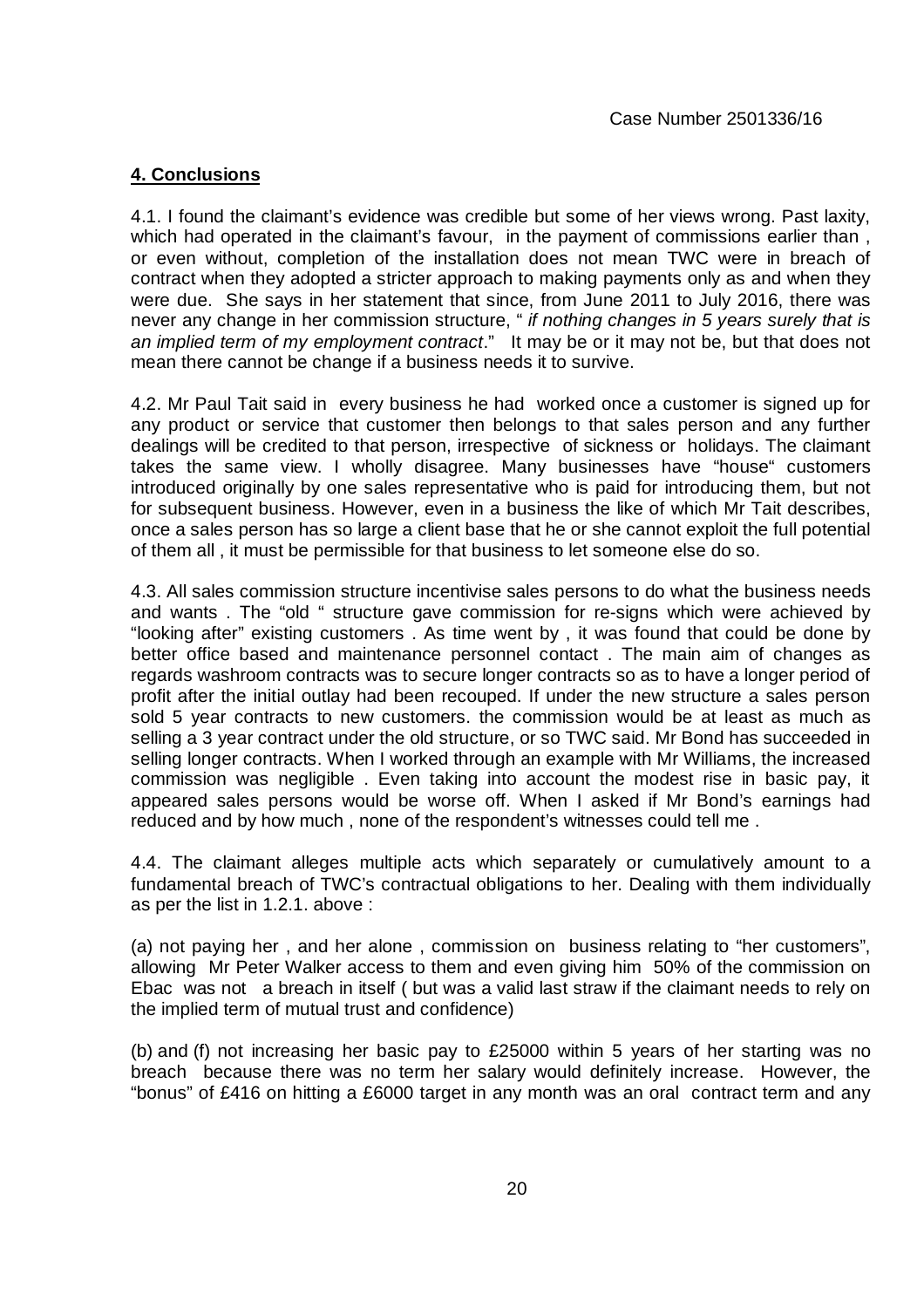change of it not within the scope of any variation clause. It was a fundamental breach to replace it with an increased "target" of £6000 and a payment of £50 on hitting it.

(c) not paying her commission before installation was complete, even if it could not be installed through no fault of her own, was not a breach in itself or conduct which was without reasonable and proper cause so as to contribute to a breach of the implied term of mutual trust and confidence.

(d) She was afforded a proper means of resolving grievances. The means of addressing them was available if the claimant had used it . The evasive way Ms Harris dealt with it does contribute to a breach of the implied term of mutual trust and confidence.

(e) As for abolishing her entitlement to commission on "re-signs" , despite the respondent saying (i) the change was offset by an increase in basic pay and other no less lucrative means of earning commission (ii) in such circumstances was within the scope of an express contractual right to vary the commission structure, I uphold neither submission. The evidence does not support the former. To read a right to change commission **levels** as a right to remove totally an essential element of a salary package is not what the parties ever intended. TWC cannot rely on Financial Techniques (Planning Services) Ltd v Hughes because (i) Mr Williams did not even genuinely , let alone reasonably, believe what TWC was doing was within the scope of the variation clause . I also reject the argument that if such change was a breach of contract it was not fundamental. Taken together with the reduction if the bonus, these were anticipatory fundamental breaches. The claimant resigned, at least in part, in response to the fundamental breaches I have identified without first affirming the contract. Therefore , there was a dismissal.

4.5. Strictly, I need not consider whether there was also a breach of the implied term of mutual trust and confidence, but for completeness I will do so briefly. Many of the matters the claimant found objectionable , eg Mr Walker being given access to her customers and Mrs Walker's management style, were not in themselves conduct on the part of TWC which was without reasonable and proper cause and could be taken , objectively , as calculated or likely to destroy or seriously damage the relationship of mutual confidence and trust between herself and TWC. That is not to say the behaviour of Ms Walker or Ms Harris in particular, was always "reasonable" or that the claimant was not understandably upset by it. However, although TWC had reasonable and proper cause for much of what it did, the same cannot be said of the way they did it. For example, re-assigning Mr Walker to carpet cleaning sales was with reasonable and proper cause , but doing it without telling the claimant or Mr Bond was not. If I am held to be wrong in my analysis of breaches of individual express pay terms, the way the respondent went about imposing the changes amounted to a breach of the implied term of mutual trust and confidence.

4.6. The respondent has shown a substantial reason for the fundamental breaches. It was to save the business from its cash flow problems becoming a route to insolvency and to grow it in other areas while encouraging the claimant to focus on the areas not only that "she did best" but also required sales technique most other employees could not do at all.